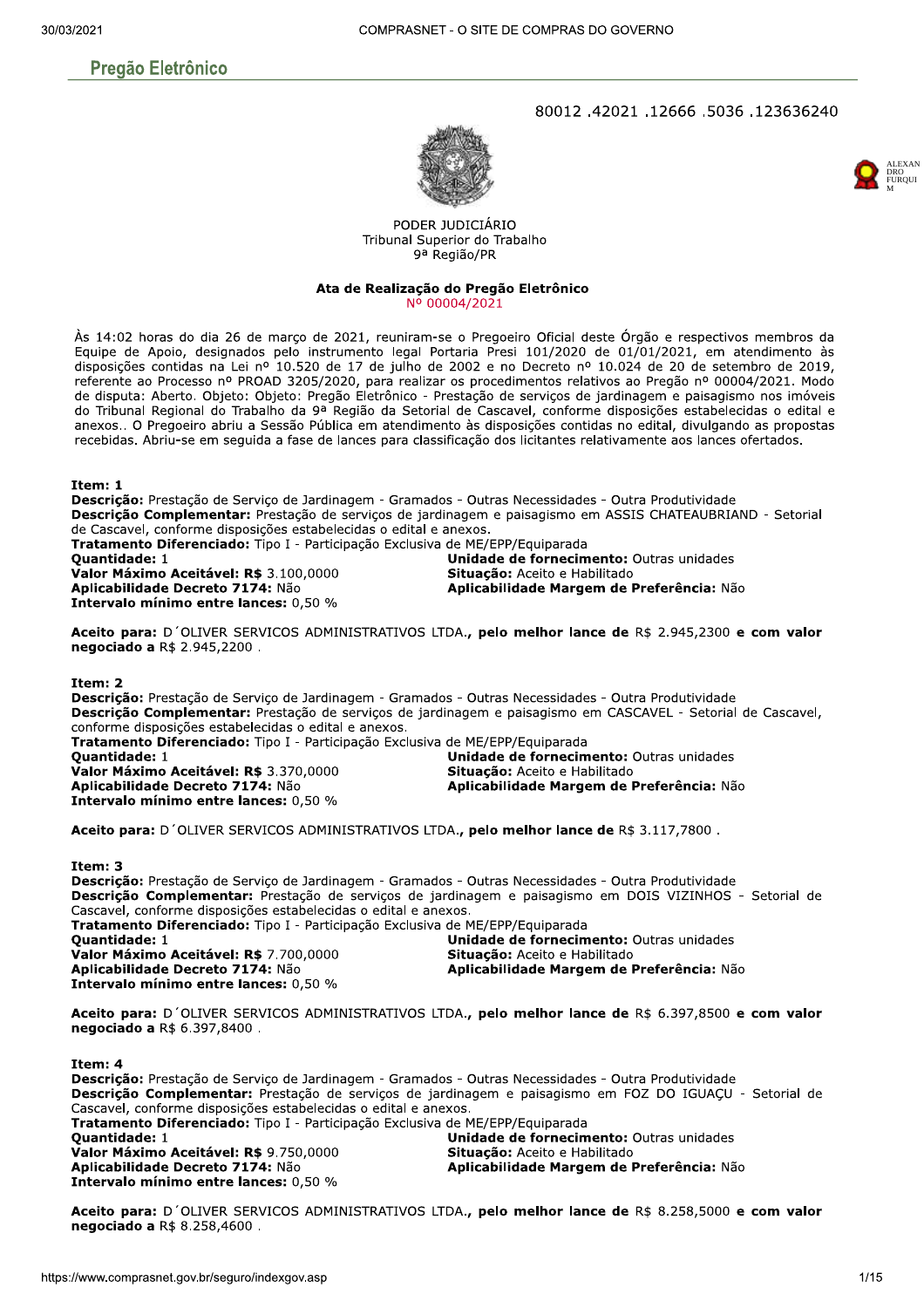$\frac{1}{2}$ **Descrição:** Prestação de Serviço de Jardinagem - Gramados - Outras Necessidades - Outra Produtividade Descrição Complementar: Prestação de serviços de jardinagem e paisagismo em FRANCISCO BELTRÃO - Setorial de Cascavel, conforme disposições estabelecidas o edital e anexos. Tratamento Diferenciado: Tipo I - Participação Exclusiva de ME/EPP/Equiparada<br>Quantidade: 1 Unidade de fornecimento: Outras unidades<br>Situação: Aceito e Habilitado **Valor Máximo Aceitável: R\$** 1.200,0000<br>**Aplicabilidade Decreto 7174:** Não Aplicabilidade Margem de Preferência: Não Intervalo mínimo entre lances:  $0.50\%$ Aceito para: D'OLIVER SERVICOS ADMINISTRATIVOS LTDA., pelo melhor lance de R\$ 995,0000. Item: 6 Descrição: Prestação de Serviço de Jardinagem - Gramados - Outras Necessidades - Outra Produtividade Descrição Complementar: Prestação de serviços de jardinagem e paisagismo em LARANJEIRAS DO SUL - Setorial de Cascavel, conforme disposições estabelecidas o edital e anexos. Tratamento Diferenciado: Tipo I - Participação Exclusiva de ME/EPP/Equiparada<br>Ouantidade: 1 Unidade de fornecimento: Outras unidades<br>Situacão: Aceito e Habilitado Valor Máximo Aceitável: R\$ 900,0000<br>Aplicabilidade Decreto 7174: Não Aplicabilidade Margem de Preferência: Não Intervalo mínimo entre lances:  $0.50\%$ Aceito para: D'OLIVER SERVICOS ADMINISTRATIVOS LTDA., pelo melhor lance de R\$ 746,2500.

Item: 7

Descrição: Prestação de Serviço de Jardinagem - Gramados - Outras Necessidades - Outra Produtividade Descrição Complementar: Prestação de serviços de jardinagem e paisagismo em MARECHAL CÂNDIDO RONDON -Setorial de Cascavel, conforme disposições estabelecidas o edital e anexos. Tratamento Diferenciado: Tipo I - Participação Exclusiva de ME/EPP/Equiparada<br>Quantidade: 1 Unidade de fornecimento: Outras unidades<br>Situacão: Aceito e Habilitado Valor Máximo Aceitável: R\$ 1.224,0000<br>Aplicabilidade Decreto 7174: Não Aplicabilidade Margem de Preferência: Não Intervalo mínimo entre lances:  $0.50\%$ 

Aceito para: D'OLIVER SERVICOS ADMINISTRATIVOS LTDA., pelo melhor lance de R\$ 945,0000.

Item: 8

Descrição: Prestação de Serviço de Jardinagem - Gramados - Outras Necessidades - Outra Produtividade Descrição Complementar: Prestação de serviços de jardinagem e paisagismo em MEDIANEIRA - Setorial de Cascavel, conforme disposições estabelecidas o edital e anexos. **Tratamento Diferenciado:** Tipo I - Participação Exclusiva de ME/EPP/Equiparada<br>Quantidade: 1

Valor Máximo Aceitável: R\$ 1.200,0000<br>Aplicabilidade Decreto 7174: Não Intervalo mínimo entre lances:  $0.50\%$ 

Unidade de fornecimento: Outras unidades<br>Situacão: Aceito e Habilitado Aplicabilidade Margem de Preferência: Não

Aceito para: D'OLIVER SERVICOS ADMINISTRATIVOS LTDA., pelo melhor lance de R\$ 945,0000.

Item: 9

Descrição: Prestação de Serviço de Jardinagem - Gramados - Outras Necessidades - Outra Produtividade Descrição Complementar: Prestação de serviços de jardinagem e paisagismo em PALMAS - Setorial de Cascavel, conforme disposições estabelecidas o edital e anexos. Tratamento Diferenciado: Tipo I - Participação Exclusiva de ME/EPP/Equiparada<br>Quantidade: 1 Unidade de fornecimento: Outras unidades<br>Situação: Aceito e Habilitado Valor Máximo Aceitável: R\$ 3.480,0000<br>Aplicabilidade Decreto 7174: Não Aplicabilidade Margem de Preferência: Não Intervalo mínimo entre lances: 0,50 %

Aceito para: D'OLIVER SERVICOS ADMINISTRATIVOS LTDA., pelo melhor lance de R\$ 2.731,2700 e com valor  $neacciado a R$ 2.731.2600.$ 

Item: 10 Descrição: Prestação de Servico de Jardinagem - Gramados - Outras Necessidades - Outra Produtividade Descrição Complementar: Prestação de serviços de jardinagem e paisagismo em PATO BRANCO - Setorial de Cascavel, conforme disposições estabelecidas o edital e anexos. Tratamento Diferenciado: Tipo I - Participação Exclusiva de ME/EPP/Equiparada<br>Quantidade: 1 Unidade de fornecimento: Outras unidades<br>Situacão: Aceito e Habilitado Valor Máximo Aceitável: R\$ 1.700,0000<br>Aplicabilidade Decreto 7174: Não Aplicabilidade Margem de Preferência: Não Intervalo mínimo entre lances:  $0,50%$ 

Aceito para: D'OLIVER SERVICOS ADMINISTRATIVOS LTDA., pelo melhor lance de R\$ 1.243,7500 e com valor negociado a R\$ 1.243,7400.

 $\mathbf{r}$  =  $\mathbf{r}$ 

o: Prestação de Serviço de Jardinagem - Gramados - Outras Necessidades - Outra Produtividade<br>
o Complementar: Prestação de serviços de jardinagem e paisagismo em TOLEDO - Setorial de Cascavel,<br>
disposições estabelecidas o **Descrição:** Prestação de Serviço de Jardinagem - Gramados - Outras Necessidades - Outra Produtividade Descrição Complementar: Prestação de serviços de jardinagem e paisagismo em TOLEDO - Setorial de Cascavel, conforme disposições estabelecidas o edital e anexos. Tratamento Diferenciado: Tipo I - Participação Exclusiva de ME/EPP/Equiparada<br>Quantidade: 1

Unidade de fornecimento: Outras unidades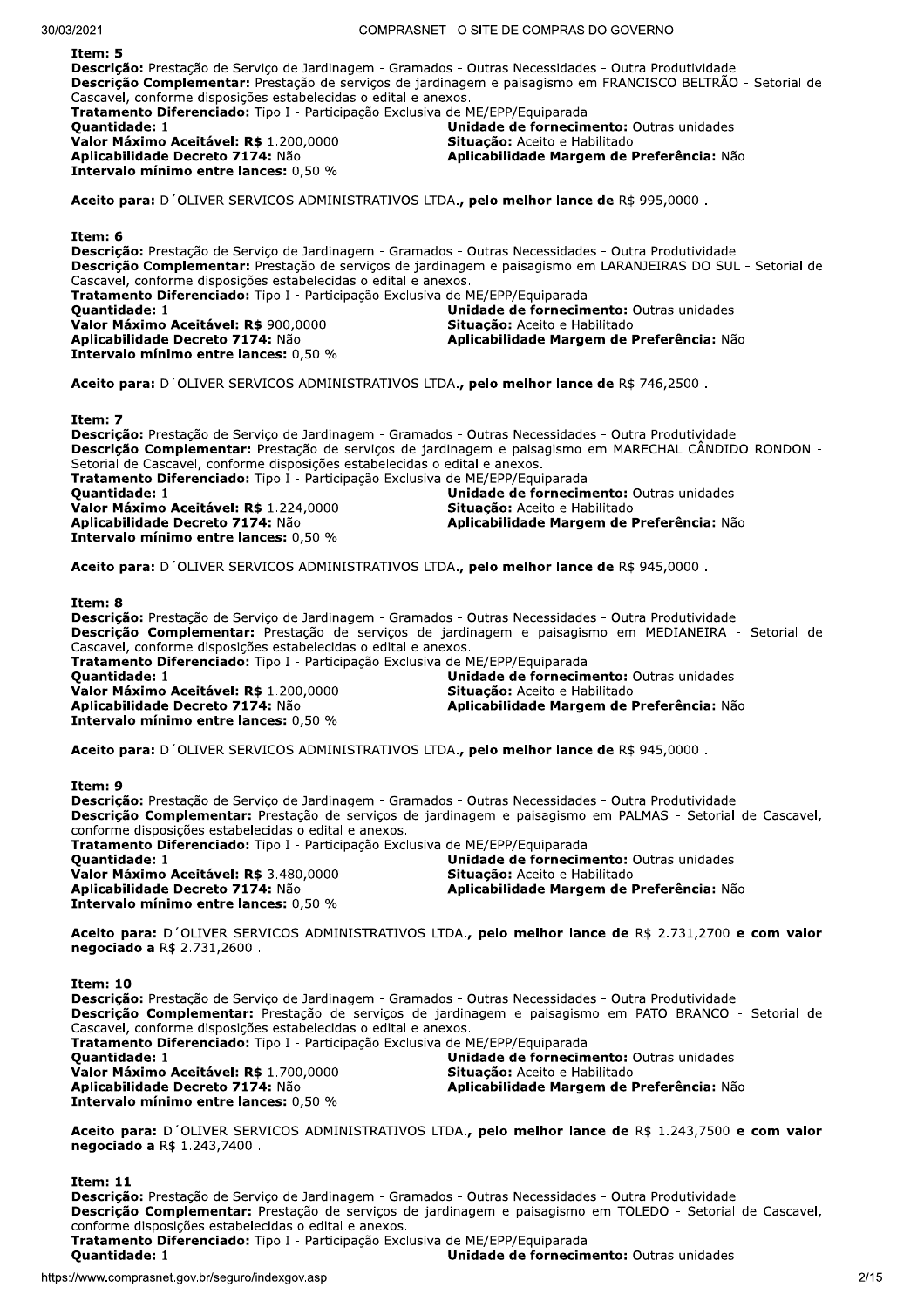Valor Máximo Aceitável: R\$ 4.926,0000 Aplicabilidade Decreto 7174: Não Intervalo mínimo entre lances: 0,50 %

#### Situação: Aceito e Habilitado Aplicabilidade Margem de Preferência: Não

Aceito para: D'OLIVER SERVICOS ADMINISTRATIVOS LTDA., pelo melhor lance de R\$ 3.681,5000.

| Item: 1 - Prestação de Serviço de Jardinagem - Gramados - Outras Necessidades - Outra Produtividade                                                                                                                          |                                                                                                                                                                                                                                                                     |                      | Histórico            |                    |                         |                                          |                       |
|------------------------------------------------------------------------------------------------------------------------------------------------------------------------------------------------------------------------------|---------------------------------------------------------------------------------------------------------------------------------------------------------------------------------------------------------------------------------------------------------------------|----------------------|----------------------|--------------------|-------------------------|------------------------------------------|-----------------------|
| <b>Propostas</b> Participaram deste item as empresas abaixo relacionadas, com suas respectivas propostas.<br>(As propostas com * na frente foram desclassificadas)                                                           |                                                                                                                                                                                                                                                                     |                      |                      |                    |                         |                                          |                       |
| <b>CNPJ/CPF</b>                                                                                                                                                                                                              | <b>Fornecedor</b>                                                                                                                                                                                                                                                   | ME/EPP<br>Equiparada | Declaração<br>ME/EPP |                    | Quantidade Valor Unit.  | <b>Valor Global</b>                      | Data/Hora<br>Registro |
| 36.752.847/0001-70 BCG CONSTRUCAO                                                                                                                                                                                            | CIVIL LTDA                                                                                                                                                                                                                                                          | Sim                  | <b>Sim</b>           | 1                  |                         | R\$ 3.100,0000 R\$ 3.100,0000 23/03/2021 | 11:08:20              |
| Descrição Detalhada do Objeto Ofertado: Prestação de serviços de jardinagem e paisagismo em ASSIS<br>CHATEAUBRIAND - Setorial de Cascavel, conforme disposições estabelecidas o edital e anexos.<br>Porte da empresa: ME/EPP |                                                                                                                                                                                                                                                                     |                      |                      |                    |                         |                                          |                       |
| 03.329.581/0001-06 D'OLIVER                                                                                                                                                                                                  | <b>SERVICOS</b><br>ADMINISTRATIVOS<br>LTDA.                                                                                                                                                                                                                         | <b>Sim</b>           | <b>Sim</b>           | $\mathbf{1}$       |                         | R\$ 3.100,0000 R\$ 3.100,0000 26/03/2021 | 11:34:54              |
|                                                                                                                                                                                                                              | Descrição Detalhada do Objeto Ofertado: Prestação de serviços de jardinagem e paisagismo nos imóveis do<br>Tribunal Regional do Trabalho da 9ª Região da Setorial de Cascavel, conforme disposições estabelecidas o edital e<br>anexos.<br>Porte da empresa: ME/EPP |                      |                      |                    |                         |                                          |                       |
| <b>Lances</b> (Obs: lances com * na frente foram excluídos pelo pregoeiro)                                                                                                                                                   |                                                                                                                                                                                                                                                                     |                      |                      |                    |                         |                                          |                       |
| Valor do Lance                                                                                                                                                                                                               |                                                                                                                                                                                                                                                                     | <b>CNPJ/CPF</b>      |                      | Data/Hora Registro |                         |                                          |                       |
| R\$ 3.100,0000                                                                                                                                                                                                               |                                                                                                                                                                                                                                                                     | 36.752.847/0001-70   |                      |                    | 26/03/2021 14:02:01:860 |                                          |                       |
| R\$ 3.100,0000                                                                                                                                                                                                               |                                                                                                                                                                                                                                                                     | 03.329.581/0001-06   |                      |                    | 26/03/2021 14:02:01:860 |                                          |                       |
| R\$ 3.084,5000                                                                                                                                                                                                               |                                                                                                                                                                                                                                                                     | 03.329.581/0001-06   |                      |                    |                         | 26/03/2021 14:04:27:977                  |                       |
| R\$ 3.060,0000                                                                                                                                                                                                               |                                                                                                                                                                                                                                                                     | 36.752.847/0001-70   |                      |                    |                         | 26/03/2021 14:07:29:753                  |                       |
| R\$ 3.044,7000                                                                                                                                                                                                               |                                                                                                                                                                                                                                                                     | 03.329.581/0001-06   |                      |                    |                         | 26/03/2021 14:13:24:413                  |                       |
| R\$ 3.020,0000                                                                                                                                                                                                               |                                                                                                                                                                                                                                                                     | 36.752.847/0001-70   |                      |                    |                         | 26/03/2021 14:13:54:393                  |                       |

| R\$ 3.044,7000 | 03.329.581/0001-06 | 26/03/2021 14:13:24:413 |
|----------------|--------------------|-------------------------|
| R\$ 3.020,0000 | 36.752.847/0001-70 | 26/03/2021 14:13:54:393 |
| R\$ 3.004,9000 | 03.329.581/0001-06 | 26/03/2021 14:15:35:707 |
| R\$ 2.989,8700 | 36.752.847/0001-70 | 26/03/2021 14:17:20:997 |
| R\$ 2.974,9200 | 03.329.581/0001-06 | 26/03/2021 14:17:46:057 |
| R\$ 2.960,0400 | 36.752.847/0001-70 | 26/03/2021 14:18:28:913 |
| R\$ 2.945,2300 | 03.329.581/0001-06 | 26/03/2021 14:20:14:123 |

#### Não existem lances de desempate ME/EPP para o item

| <b>Eventos do Item</b>                               |                        |                                                                                                                                                                                                                        |
|------------------------------------------------------|------------------------|------------------------------------------------------------------------------------------------------------------------------------------------------------------------------------------------------------------------|
| Evento                                               | Data                   | <b>Observações</b>                                                                                                                                                                                                     |
| Aberto                                               | 26/03/2021<br>14:03:55 | Item Aberto.                                                                                                                                                                                                           |
| Encerrado                                            | 26/03/2021<br>14:22:14 | Item encerrado.                                                                                                                                                                                                        |
| Abertura do prazo<br>de Convocação -<br>Anexo        |                        | 26/03/2021 Convocado para envio de anexo o fornecedor D'OLIVER SERVICOS ADMINISTRATIVOS<br>15:38:46 LTDA., CNPJ/CPF: 03.329.581/0001-06.                                                                               |
| Encerramento do<br>prazo de<br>Convocação -<br>Anexo |                        | 26/03/2021 Encerrado o prazo de Convocação de Anexo pelo fornecedor D'OLIVER SERVICOS<br>17:17:11 ADMINISTRATIVOS LTDA., CNPJ/CPF: 03.329.581/0001-06.                                                                 |
| Aceite                                               | 30/03/2021<br>09:47:41 | Aceite individual da proposta. Fornecedor: D'OLIVER SERVICOS ADMINISTRATIVOS LTDA.,<br>CNPJ/CPF: 03.329.581/0001-06, pelo melhor lance de R\$ 2.945,2300 e com valor negociado<br>a R\$ 2.945,2200. Motivo: Negociação |
| Habilitado                                           | 10:01:04               | 30/03/2021 Habilitação em grupo de propostas. Fornecedor: D'OLIVER SERVICOS ADMINISTRATIVOS<br>LTDA. - CNPJ/CPF: 03.329.581/0001-06                                                                                    |
|                                                      |                        |                                                                                                                                                                                                                        |

#### Não existem intenções de recurso para o item

#### Item: 2 - Prestação de Serviço de Jardinagem - Gramados - Outras Necessidades - Outra Produtividade

Propostas Participaram deste item as empresas abaixo relacionadas, com suas respectivas propostas.

(As propostas com \* na frente foram desclassificadas)

| CNPJ/CPF                          | <b>Fornecedor</b> |     |     | ME/EPP Declaração Quantidade Valor Unit. Valor Global<br>Equiparada ME/EPP |                                          | Data/Hora<br>Reaistro |
|-----------------------------------|-------------------|-----|-----|----------------------------------------------------------------------------|------------------------------------------|-----------------------|
| 36.752.847/0001-70 BCG CONSTRUCAO | CIVIL LTDA        | Sim | Sim |                                                                            | R\$ 3.370,0000 R\$ 3.370,0000 23/03/2021 | 11:08:20              |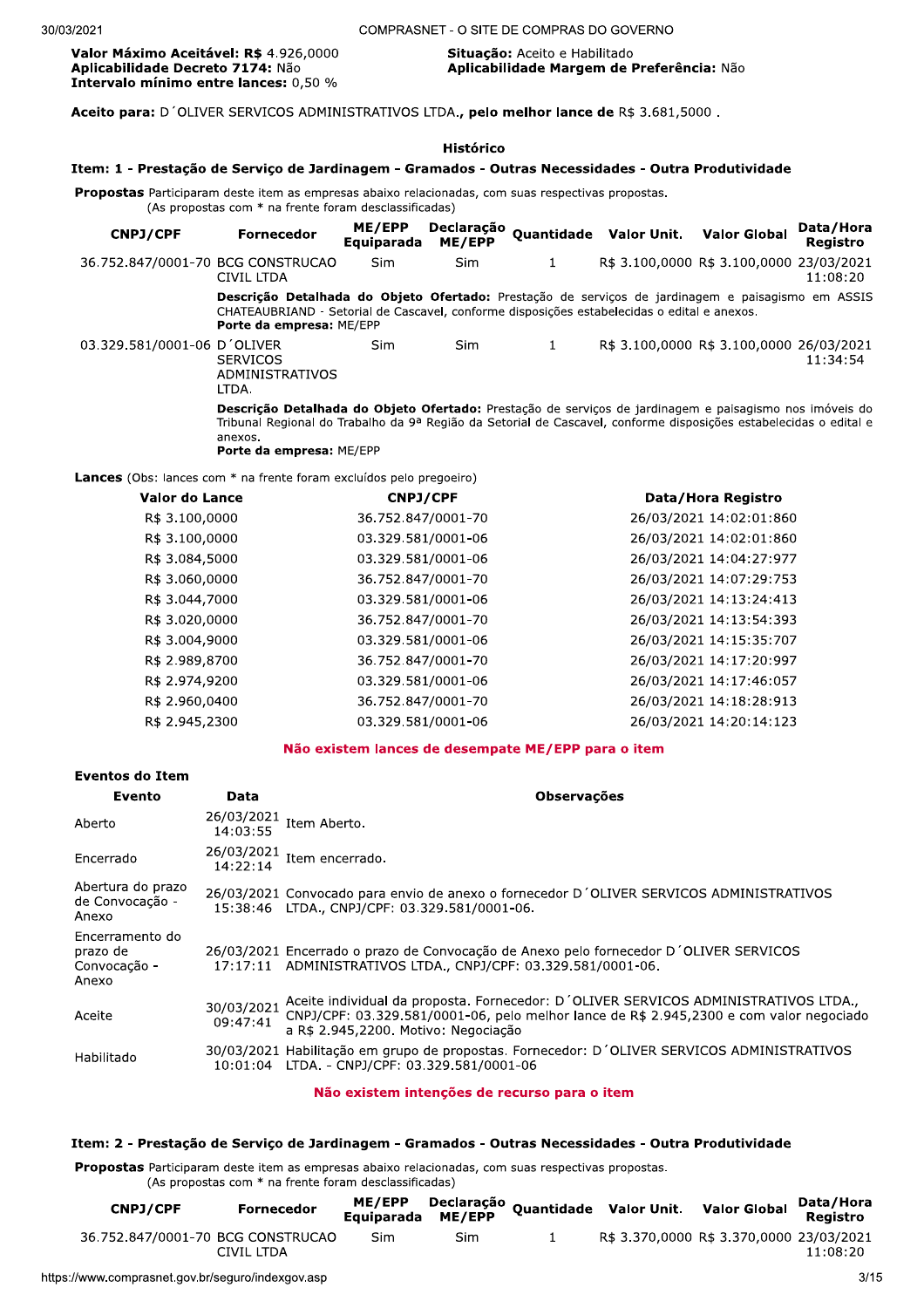| <b>Descrição Detalhada do Objeto Ofertado:</b> Prestação de serviços de jardinagem e paisagismo em CASCAVEL |
|-------------------------------------------------------------------------------------------------------------|
| Setorial de Cascavel, conforme disposições estabelecidas o edital e anexos.                                 |
| <b>Porte da empresa: ME/EPP</b>                                                                             |

|                                                                            | <b>Porte da empresa: ME/EPP</b>             |                                                                                                                                                                                                                                                          |     |              |  |                                                      |  |  |
|----------------------------------------------------------------------------|---------------------------------------------|----------------------------------------------------------------------------------------------------------------------------------------------------------------------------------------------------------------------------------------------------------|-----|--------------|--|------------------------------------------------------|--|--|
| 03.329.581/0001-06 D'OLIVER                                                | <b>SERVICOS</b><br>ADMINISTRATIVOS<br>LTDA. | Sim                                                                                                                                                                                                                                                      | Sim | $\mathbf{1}$ |  | R\$ 3.370,0000 R\$ 3.370,0000 26/03/2021<br>11:34:54 |  |  |
|                                                                            | anexos.                                     | Descrição Detalhada do Objeto Ofertado: Prestação de serviços de jardinagem e paisagismo nos imóveis do<br>Tribunal Regional do Trabalho da 9ª Região da Setorial de Cascavel, conforme disposições estabelecidas o edital e<br>Porte da empresa: ME/EPP |     |              |  |                                                      |  |  |
| <b>Lances</b> (Obs: lances com * na frente foram excluídos pelo pregoeiro) |                                             |                                                                                                                                                                                                                                                          |     |              |  |                                                      |  |  |
| Valor do Lance                                                             |                                             | <b>CNPJ/CPF</b>                                                                                                                                                                                                                                          |     |              |  | Data/Hora Registro                                   |  |  |
| R\$ 3.370,0000                                                             |                                             | 03.329.581/0001-06                                                                                                                                                                                                                                       |     |              |  | 26/03/2021 14:02:01:860                              |  |  |
| R\$ 3.370,0000                                                             |                                             | 36.752.847/0001-70                                                                                                                                                                                                                                       |     |              |  | 26/03/2021 14:02:01:860                              |  |  |
| R\$ 3.353,1500                                                             |                                             | 03.329.581/0001-06                                                                                                                                                                                                                                       |     |              |  | 26/03/2021 14:04:39:957                              |  |  |
| R\$ 3.300,0000                                                             |                                             | 36.752.847/0001-70                                                                                                                                                                                                                                       |     |              |  | 26/03/2021 14:08:41:080                              |  |  |
| R\$ 3.267,0000                                                             |                                             | 03.329.581/0001-06                                                                                                                                                                                                                                       |     |              |  | 26/03/2021 14:13:41:503                              |  |  |
| R\$ 3.230,0000                                                             |                                             | 36.752.847/0001-70                                                                                                                                                                                                                                       |     |              |  | 26/03/2021 14:14:08:077                              |  |  |
| R\$ 3.250,0000                                                             |                                             | 03.329.581/0001-06                                                                                                                                                                                                                                       |     |              |  | 26/03/2021 14:15:55:737                              |  |  |
| R\$ 3.213,0000                                                             |                                             | 03.329.581/0001-06                                                                                                                                                                                                                                       |     |              |  | 26/03/2021 14:16:31:127                              |  |  |
| R\$ 3.196,9300                                                             |                                             | 36.752.847/0001-70                                                                                                                                                                                                                                       |     |              |  | 26/03/2021 14:18:05:453                              |  |  |
| R\$ 3.180,9400                                                             |                                             | 03.329.581/0001-06                                                                                                                                                                                                                                       |     |              |  | 26/03/2021 14:18:19:537                              |  |  |
| R\$ 3.165,0300                                                             |                                             | 36.752.847/0001-70                                                                                                                                                                                                                                       |     |              |  | 26/03/2021 14:18:49:557                              |  |  |
| R\$ 3.149,2000                                                             |                                             | 03.329.581/0001-06                                                                                                                                                                                                                                       |     |              |  | 26/03/2021 14:20:39:560                              |  |  |
| R\$ 3.133,4500                                                             |                                             | 36.752.847/0001-70                                                                                                                                                                                                                                       |     |              |  | 26/03/2021 14:22:18:510                              |  |  |
| R\$ 3.117,7800                                                             |                                             | 03.329.581/0001-06                                                                                                                                                                                                                                       |     |              |  | 26/03/2021 14:24:06:527                              |  |  |

#### Não existem lances de desempate ME/EPP para o item

# **Eventos do Item**

| Evento     | Data                             | <b>Observações</b>                                                                                                                                                   |
|------------|----------------------------------|----------------------------------------------------------------------------------------------------------------------------------------------------------------------|
| Aberto     | 26/03/2021<br>14:04:00           | Item Aberto.                                                                                                                                                         |
|            | Encerrado 26/03/2021<br>14:26:06 | Item encerrado.                                                                                                                                                      |
| Aceite     | 09:48:06                         | 30/03/2021 Aceite individual da proposta. Fornecedor: D'OLIVER SERVICOS ADMINISTRATIVOS LTDA.,<br>CNPJ/CPF: 03.329.581/0001-06, pelo melhor lance de R\$ 3.117,7800. |
| Habilitado | 10:01:04                         | 30/03/2021 Habilitação em grupo de propostas. Fornecedor: D'OLIVER SERVICOS ADMINISTRATIVOS LTDA. -<br>CNPJ/CPF: 03.329.581/0001-06                                  |

#### Não existem intenções de recurso para o item

# Item: 3 - Prestação de Serviço de Jardinagem - Gramados - Outras Necessidades - Outra Produtividade

Propostas Participaram deste item as empresas abaixo relacionadas, com suas respectivas propostas. (As propostas com \* na frente foram desclassificadas)

| <b>CNPJ/CPF</b>                                                            | <b>Fornecedor</b>                                                                                                                                                                                                                                                   | ME/EPP<br>Equiparada | Declaração<br>ME/EPP |              | <b>Ouantidade Valor Unit.</b> | <b>Valor Global</b>                      | Data/Hora<br>Registro |
|----------------------------------------------------------------------------|---------------------------------------------------------------------------------------------------------------------------------------------------------------------------------------------------------------------------------------------------------------------|----------------------|----------------------|--------------|-------------------------------|------------------------------------------|-----------------------|
| 36.752.847/0001-70 BCG CONSTRUCAO                                          | CIVIL LTDA                                                                                                                                                                                                                                                          | <b>Sim</b>           | <b>Sim</b>           | $\mathbf{1}$ |                               | R\$ 7.700,0000 R\$ 7.700,0000 23/03/2021 | 11:08:20              |
|                                                                            | Descrição Detalhada do Objeto Ofertado: Prestação de serviços de jardinagem e paisagismo em DOIS<br>VIZINHOS - Setorial de Cascavel, conforme disposições estabelecidas o edital e anexos.<br><b>Porte da empresa: ME/EPP</b>                                       |                      |                      |              |                               |                                          |                       |
| 03.329.581/0001-06 D'OLIVER                                                | <b>SERVICOS</b><br>ADMINISTRATIVOS<br>LTDA.                                                                                                                                                                                                                         | Sim                  | <b>Sim</b>           | 1            |                               | R\$ 7.700,0000 R\$ 7.700,0000 26/03/2021 | 11:34:54              |
|                                                                            | Descrição Detalhada do Objeto Ofertado: Prestação de serviços de jardinagem e paisagismo nos imóveis do<br>Tribunal Regional do Trabalho da 9ª Região da Setorial de Cascavel, conforme disposições estabelecidas o edital e<br>anexos.<br>Porte da empresa: ME/EPP |                      |                      |              |                               |                                          |                       |
| <b>Lances</b> (Obs: lances com * na frente foram excluídos pelo pregoeiro) |                                                                                                                                                                                                                                                                     |                      |                      |              |                               |                                          |                       |
| Valor do Lance                                                             |                                                                                                                                                                                                                                                                     | <b>CNPJ/CPF</b>      |                      |              |                               | Data/Hora Registro                       |                       |
| R\$ 7.700,0000                                                             |                                                                                                                                                                                                                                                                     | 36.752.847/0001-70   |                      |              |                               | 26/03/2021 14:02:01:860                  |                       |
| R\$ 7.700,0000                                                             |                                                                                                                                                                                                                                                                     | 03.329.581/0001-06   |                      |              |                               | 26/03/2021 14:02:01:860                  |                       |

| R\$ 7.700,0000 | 36.752.847/0001-70 | 26/03/2021 14:02:01:860 |
|----------------|--------------------|-------------------------|
| R\$ 7.700,0000 | 03.329.581/0001-06 | 26/03/2021 14:02:01:860 |
| R\$ 7.661,5000 | 36.752.847/0001-70 | 26/03/2021 14:28:34:850 |
| R\$ 7.623,1900 | 03.329.581/0001-06 | 26/03/2021 14:30:09:240 |
|                |                    |                         |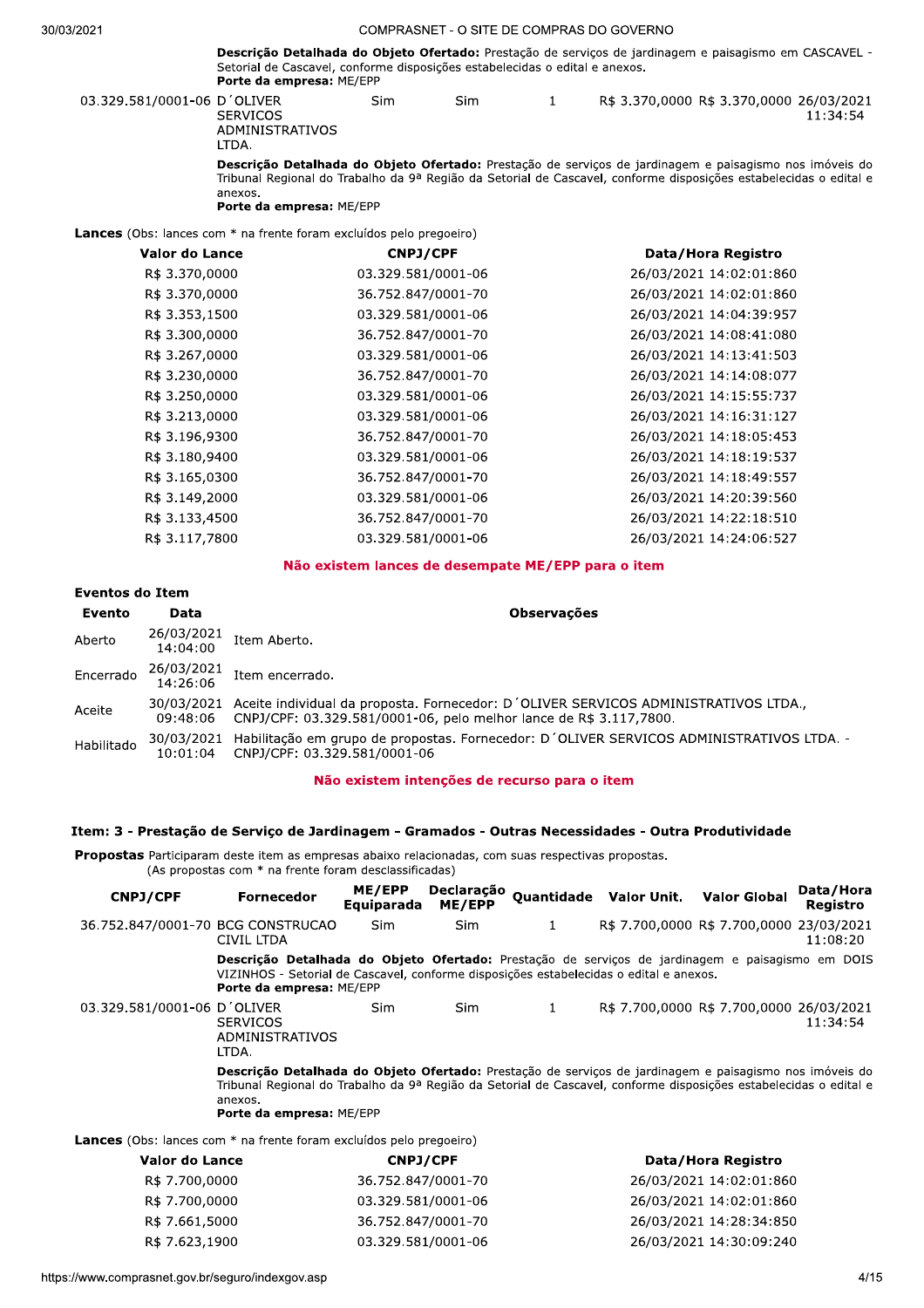COMPRASNET - O SITE DE COMPRAS DO GOVERNO

| R\$ 7.528,2600 | 36.752.847/0001-70 | 26/03/2021 14:30:44:063 |
|----------------|--------------------|-------------------------|
| R\$ 7.490,6100 | 03.329.581/0001-06 | 26/03/2021 14:32:25:440 |
| R\$ 7.449,4100 | 36.752.847/0001-70 | 26/03/2021 14:33:01:437 |
| R\$ 7.412,1600 | 03.329.581/0001-06 | 26/03/2021 14:34:54:800 |
| R\$ 7.375,0900 | 36.752.847/0001-70 | 26/03/2021 14:35:16:913 |
| R\$ 7.338,2100 | 03.329.581/0001-06 | 26/03/2021 14:37:10:180 |
| R\$ 7.301,5100 | 36.752.847/0001-70 | 26/03/2021 14:37:51:153 |
| R\$ 7.265,0000 | 03.329.581/0001-06 | 26/03/2021 14:39:45:783 |
| R\$ 7.228,6700 | 36.752.847/0001-70 | 26/03/2021 14:40:05:253 |
| R\$ 7.192,5200 | 03.329.581/0001-06 | 26/03/2021 14:41:59:823 |
| R\$ 7.156,5500 | 36.752.847/0001-70 | 26/03/2021 14:42:19:097 |
| R\$ 7.120,7600 | 03.329.581/0001-06 | 26/03/2021 14:44:09:923 |
| R\$ 7.050,0000 | 36.752.847/0001-70 | 26/03/2021 14:44:44:697 |
| R\$ 7.014,7500 | 03.329.581/0001-06 | 26/03/2021 14:46:40:273 |
| R\$ 6.979,6700 | 36.752.847/0001-70 | 26/03/2021 14:47:33:837 |
| R\$ 6.944,7700 | 03.329.581/0001-06 | 26/03/2021 14:49:24:180 |
| R\$ 6.900,0000 | 36.752.847/0001-70 | 26/03/2021 14:49:54:413 |
| R\$ 6.865,5000 | 03.329.581/0001-06 | 26/03/2021 14:51:38:283 |
| R\$ 6.830,0000 | 36.752.847/0001-70 | 26/03/2021 14:52:08:960 |
| R\$ 6.795,8500 | 03.329.581/0001-06 | 26/03/2021 14:53:41:380 |
| R\$ 6.750,0000 | 36.752.847/0001-70 | 26/03/2021 14:53:53:280 |
| R\$ 6.716,2500 | 03.329.581/0001-06 | 26/03/2021 14:55:02:060 |
| R\$ 6.660,0000 | 36.752.847/0001-70 | 26/03/2021 14:55:27:887 |
| R\$ 6.626,7000 | 03.329.581/0001-06 | 26/03/2021 14:57:07:277 |
| R\$ 6.500,0000 | 36.752.847/0001-70 | 26/03/2021 14:57:45:600 |
| R\$ 6.467,5000 | 03.329.581/0001-06 | 26/03/2021 14:58:54:227 |
| R\$ 6.430,0000 | 36.752.847/0001-70 | 26/03/2021 14:59:07:467 |
| R\$ 6.397,8500 | 03.329.581/0001-06 | 26/03/2021 15:00:22:473 |
| R\$ 6.350,0000 | 36.752.847/0001-70 | 26/03/2021 15:00:45:510 |
|                |                    |                         |

# Não existem lances de desempate ME/EPP para o item

#### **Eventos do Item**

| Evento                                               | Data                   | <b>Observações</b>                                                                                                                                                                                                                              |
|------------------------------------------------------|------------------------|-------------------------------------------------------------------------------------------------------------------------------------------------------------------------------------------------------------------------------------------------|
| Aberto                                               | 26/03/2021<br>14:23:10 | Item Aberto.                                                                                                                                                                                                                                    |
| Encerrado                                            | 26/03/2021<br>15:02:45 | Item encerrado.                                                                                                                                                                                                                                 |
| Abertura do prazo<br>de Convocação -<br>Anexo        |                        | 26/03/2021 Convocado para envio de anexo o fornecedor BCG CONSTRUCAO CIVIL LTDA, CNPJ/CPF:<br>15:41:22 36.752.847/0001-70.                                                                                                                      |
| Encerramento do<br>prazo de<br>Convocação -<br>Anexo |                        | 26/03/2021 Encerrado o prazo de Convocação de Anexo pelo fornecedor BCG CONSTRUCAO CIVIL LTDA,<br>17:14:51 CNPJ/CPF: 36.752.847/0001-70.                                                                                                        |
| Recusa                                               | 29/03/2021<br>15:53:37 | Recusa da proposta. Fornecedor: BCG CONSTRUCAO CIVIL LTDA, CNPJ/CPF:<br>36.752.847/0001-70, pelo melhor lance de R\$ 6.350,0000. Motivo: Motivo: A empresa não<br>apresentou o documento de qualificação técnica contido no item 9.8 do edital. |
| Abertura do prazo<br>de Convocação -<br>Anexo        |                        | 29/03/2021 Convocado para envio de anexo o fornecedor D'OLIVER SERVICOS ADMINISTRATIVOS LTDA.,<br>16:05:07 CNPJ/CPF: 03.329.581/0001-06.                                                                                                        |
| Encerramento do<br>prazo de<br>Convocação -<br>Anexo |                        | 29/03/2021 Encerrado o prazo de Convocação de Anexo pelo fornecedor D'OLIVER SERVICOS<br>16:21:10 ADMINISTRATIVOS LTDA., CNPJ/CPF: 03.329.581/0001-06.                                                                                          |
| Aceite                                               | 30/03/2021<br>09:48:32 | Aceite individual da proposta. Fornecedor: D'OLIVER SERVICOS ADMINISTRATIVOS LTDA.,<br>CNPJ/CPF: 03.329.581/0001-06, pelo melhor lance de R\$ 6.397,8500 e com valor negociado a<br>R\$ 6.397.8400. Motivo: Negociação.                         |
| Habilitado                                           |                        | 30/03/2021 Habilitação em grupo de propostas. Fornecedor: D'OLIVER SERVICOS ADMINISTRATIVOS<br>10:01:04 LTDA. - CNPJ/CPF: 03.329.581/0001-06                                                                                                    |

# Não existem intenções de recurso para o item

# Item: 4 - Prestação de Serviço de Jardinagem - Gramados - Outras Necessidades - Outra Produtividade

Propostas Participaram deste item as empresas abaixo relacionadas, com suas respectivas propostas. (As propostas com \* na frente foram desclassificadas)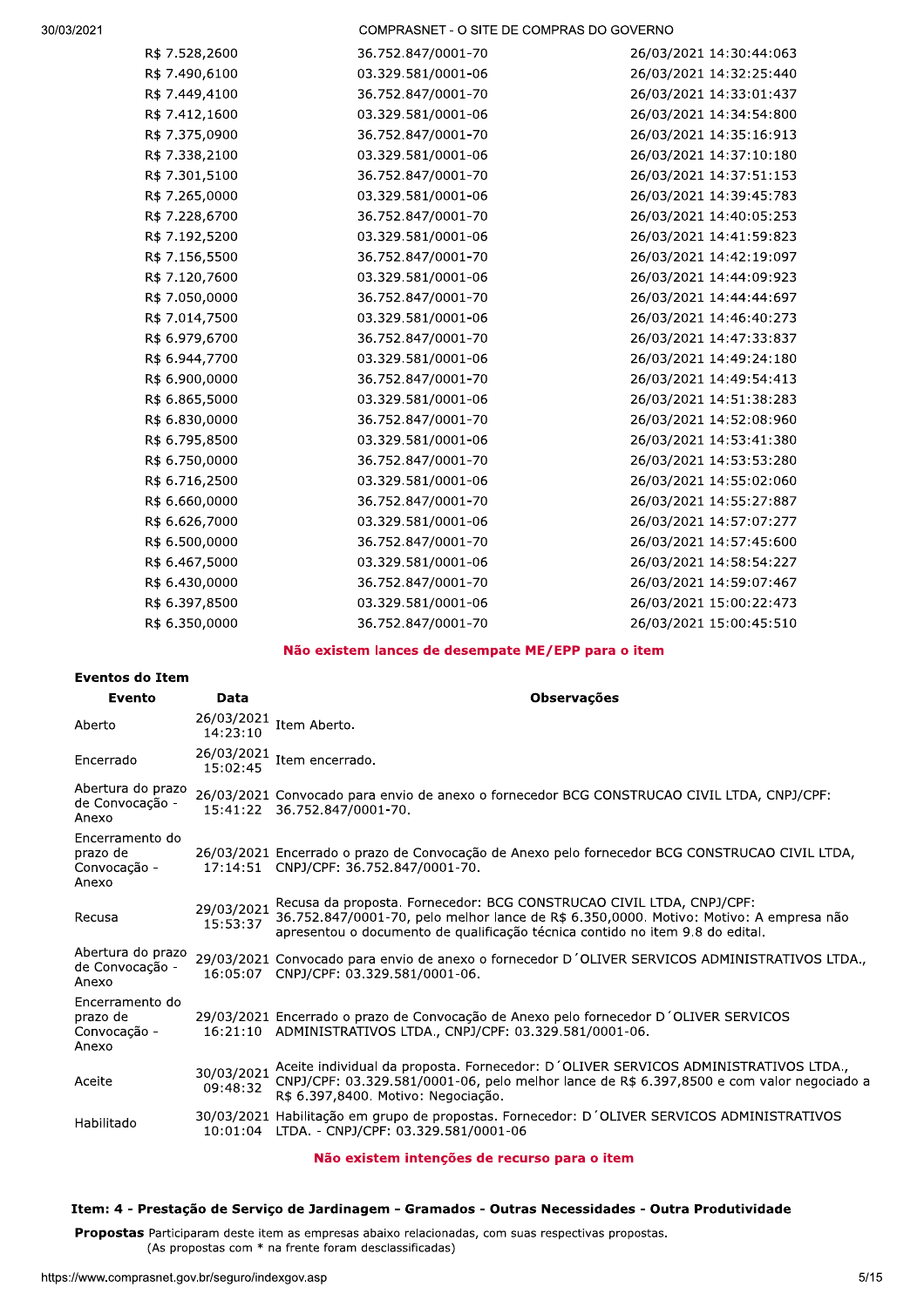| 2021                                                                       |                                                                                                                                                                                                                                                                     |                             |        | COMPRASNET - O SITE DE COMPRAS DO GOVERNO |                                          |          |
|----------------------------------------------------------------------------|---------------------------------------------------------------------------------------------------------------------------------------------------------------------------------------------------------------------------------------------------------------------|-----------------------------|--------|-------------------------------------------|------------------------------------------|----------|
| <b>CNPJ/CPF</b>                                                            | <b>Fornecedor</b>                                                                                                                                                                                                                                                   | ME/EPP<br><b>Equiparada</b> | ME/EPP | Declaração Quantidade Valor Unit.         | Valor Global Data/Hora                   | Registro |
| 36.752.847/0001-70 BCG CONSTRUCAO                                          | CIVIL LTDA                                                                                                                                                                                                                                                          | Sim                         | Sim    | $\mathbf{1}$                              | R\$ 9.750,0000 R\$ 9.750,0000 23/03/2021 | 11:08:20 |
|                                                                            | Descrição Detalhada do Objeto Ofertado: Prestação de serviços de jardinagem e paisagismo em FOZ DO<br>IGUAÇU - Setorial de Cascavel, conforme disposições estabelecidas o edital e anexos.<br>Porte da empresa: ME/EPP                                              |                             |        |                                           |                                          |          |
| 03.329.581/0001-06 D'OLIVER                                                | <b>SERVICOS</b><br>ADMINISTRATIVOS<br>LTDA.                                                                                                                                                                                                                         | Sim                         | Sim    | $\mathbf{1}$                              | R\$ 9.750,0000 R\$ 9.750,0000 26/03/2021 | 11:34:54 |
|                                                                            | Descrição Detalhada do Objeto Ofertado: Prestação de serviços de jardinagem e paisagismo nos imóveis do<br>Tribunal Regional do Trabalho da 9ª Região da Setorial de Cascavel, conforme disposições estabelecidas o edital e<br>anexos.<br>Porte da empresa: ME/EPP |                             |        |                                           |                                          |          |
| <b>Lances</b> (Obs: lances com * na frente foram excluídos pelo pregoeiro) |                                                                                                                                                                                                                                                                     |                             |        |                                           |                                          |          |
| <b>Valor do Lance</b>                                                      |                                                                                                                                                                                                                                                                     | <b>CNPJ/CPF</b>             |        |                                           | Data/Hora Registro                       |          |
| R\$ 9.750,0000                                                             |                                                                                                                                                                                                                                                                     | 36.752.847/0001-70          |        |                                           | 26/03/2021 14:02:01:860                  |          |
| R\$ 9.750,0000                                                             |                                                                                                                                                                                                                                                                     | 03.329.581/0001-06          |        |                                           | 26/03/2021 14:02:01:860                  |          |
| R\$ 9.701,2500                                                             |                                                                                                                                                                                                                                                                     | 36.752.847/0001-70          |        |                                           | 26/03/2021 14:29:10:990                  |          |
| R\$ 9.652,7400                                                             |                                                                                                                                                                                                                                                                     | 03.329.581/0001-06          |        |                                           | 26/03/2021 14:30:16:883                  |          |
| R\$ 9.599,6500                                                             |                                                                                                                                                                                                                                                                     | 36.752.847/0001-70          |        |                                           | 26/03/2021 14:31:24:437                  |          |
| R\$ 9.551,6500                                                             |                                                                                                                                                                                                                                                                     | 03.329.581/0001-06          |        |                                           | 26/03/2021 14:33:14:630                  |          |
| R\$ 9.499,1100                                                             |                                                                                                                                                                                                                                                                     | 36.752.847/0001-70          |        |                                           | 26/03/2021 14:33:52:497                  |          |
| R\$ 9.451,6100                                                             |                                                                                                                                                                                                                                                                     | 03.329.581/0001-06          |        |                                           | 26/03/2021 14:35:45:483                  |          |
| R\$ 9.404,3500                                                             |                                                                                                                                                                                                                                                                     | 36.752.847/0001-70          |        |                                           | 26/03/2021 14:36:23:137                  |          |
| R\$ 9.357,3200                                                             |                                                                                                                                                                                                                                                                     | 03.329.581/0001-06          |        |                                           | 26/03/2021 14:38:17:177                  |          |
| R\$ 9.310,5300                                                             |                                                                                                                                                                                                                                                                     | 36.752.847/0001-70          |        |                                           | 26/03/2021 14:38:39:147                  |          |
| R\$ 9.263,9700                                                             |                                                                                                                                                                                                                                                                     | 03.329.581/0001-06          |        |                                           | 26/03/2021 14:40:34:863                  |          |
| R\$ 9.217,6500                                                             |                                                                                                                                                                                                                                                                     | 36.752.847/0001-70          |        |                                           | 26/03/2021 14:41:33:670                  |          |
| R\$ 9.171,5600                                                             |                                                                                                                                                                                                                                                                     | 03.329.581/0001-06          |        |                                           | 26/03/2021 14:43:20:043                  |          |
| R\$ 9.125,7000                                                             |                                                                                                                                                                                                                                                                     | 36.752.847/0001-70          |        |                                           | 26/03/2021 14:43:45:317                  |          |
| R\$ 9.080,0700                                                             |                                                                                                                                                                                                                                                                     | 03.329.581/0001-06          |        |                                           | 26/03/2021 14:45:34:777                  |          |
| R\$ 9.000,0000                                                             |                                                                                                                                                                                                                                                                     | 36.752.847/0001-70          |        |                                           | 26/03/2021 14:46:23:977                  |          |
| R\$ 8.955,0000                                                             |                                                                                                                                                                                                                                                                     | 03.329.581/0001-06          |        |                                           | 26/03/2021 14:48:17:640                  |          |
| R\$ 8.900,0000                                                             |                                                                                                                                                                                                                                                                     | 36.752.847/0001-70          |        |                                           | 26/03/2021 14:48:30:073                  |          |
| R\$ 8.855,5000                                                             |                                                                                                                                                                                                                                                                     | 03.329.581/0001-06          |        |                                           | 26/03/2021 14:50:20:777                  |          |
| R\$ 8.800,0000                                                             |                                                                                                                                                                                                                                                                     | 36.752.847/0001-70          |        |                                           | 26/03/2021 14:50:30:263                  |          |
| R\$ 8.756,0000                                                             |                                                                                                                                                                                                                                                                     | 03.329.581/0001-06          |        |                                           | 26/03/2021 14:51:47:797                  |          |
| R\$ 8.700,0000                                                             |                                                                                                                                                                                                                                                                     | 36.752.847/0001-70          |        |                                           | 26/03/2021 14:52:28:543                  |          |
| R\$ 8.656,5000                                                             |                                                                                                                                                                                                                                                                     | 03.329.581/0001-06          |        |                                           | 26/03/2021 14:53:43:553                  |          |
| R\$ 8.610,0000                                                             |                                                                                                                                                                                                                                                                     | 36.752.847/0001-70          |        |                                           | 26/03/2021 14:54:01:967                  |          |
| R\$ 8.566,9500                                                             |                                                                                                                                                                                                                                                                     | 03.329.581/0001-06          |        |                                           | 26/03/2021 14:55:17:127                  |          |
| R\$ 8.500,0000                                                             |                                                                                                                                                                                                                                                                     | 36.752.847/0001-70          |        |                                           | 26/03/2021 14:55:40:150                  |          |
| R\$ 8.457,5000                                                             |                                                                                                                                                                                                                                                                     | 03.329.581/0001-06          |        |                                           | 26/03/2021 14:57:21:053                  |          |
| R\$ 8.400,0000                                                             |                                                                                                                                                                                                                                                                     | 36.752.847/0001-70          |        |                                           | 26/03/2021 14:57:53:370                  |          |
| R\$ 8.358,0000                                                             |                                                                                                                                                                                                                                                                     | 03.329.581/0001-06          |        |                                           | 26/03/2021 14:59:10:120                  |          |
| R\$ 8.300,0000                                                             |                                                                                                                                                                                                                                                                     | 36.752.847/0001-70          |        |                                           | 26/03/2021 14:59:28:053                  |          |
| R\$ 8.258,5000                                                             |                                                                                                                                                                                                                                                                     | 03.329.581/0001-06          |        |                                           | 26/03/2021 15:00:00:223                  |          |
| R\$ 8.200,0000                                                             |                                                                                                                                                                                                                                                                     | 36.752.847/0001-70          |        |                                           | 26/03/2021 15:00:10:843                  |          |

# Não existem lances de desempate ME/EPP para o item

| Eventos do Item |                        |                                                                                                                                                                                                                                                 |  |  |
|-----------------|------------------------|-------------------------------------------------------------------------------------------------------------------------------------------------------------------------------------------------------------------------------------------------|--|--|
| Evento          | Data                   | <b>Observações</b>                                                                                                                                                                                                                              |  |  |
| Aberto          |                        | $26/03/2021$ Item Aberto.                                                                                                                                                                                                                       |  |  |
|                 |                        | Encerrado $\frac{26/03/2021}{15 \cdot 02 \cdot 10}$ Item encerrado.                                                                                                                                                                             |  |  |
| Recusa          | 29/03/2021<br>15:53:46 | Recusa da proposta. Fornecedor: BCG CONSTRUCAO CIVIL LTDA, CNPJ/CPF: 36.752.847/0001-70,<br>pelo melhor lance de R\$ 8.200,0000. Motivo: Motivo: A empresa não apresentou o documento de<br>qualificação técnica contido no item 9.8 do edital. |  |  |
| Aceite          | 30/03/2021<br>09:49:10 | Aceite individual da proposta. Fornecedor: D'OLIVER SERVICOS ADMINISTRATIVOS LTDA., CNPJ/CPF:<br>03.329.581/0001-06, pelo melhor lance de R\$ 8.258,5000 e com valor negociado a R\$ 8.258,4600.<br>Motivo: Negociação.                         |  |  |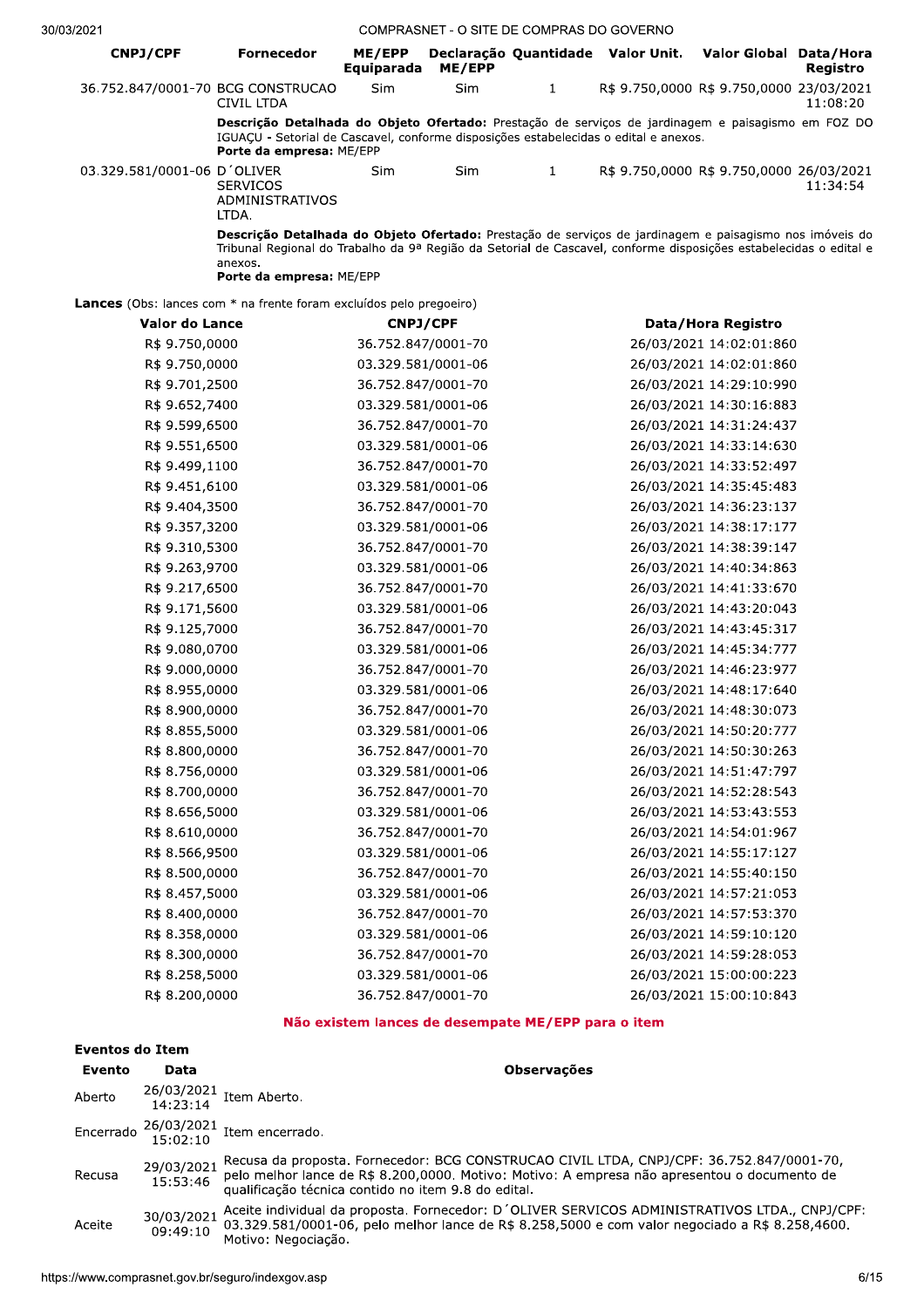Habilitado 30/03/2021 Habilitação em grupo de propostas, Fornecedor; D'OLIVER SERVICOS ADMINISTRATIVOS LTDA. -10:01:04 CNPJ/CPF: 03.329.581/0001-06

#### Não existem intenções de recurso para o item

#### Item: 5 - Prestação de Serviço de Jardinagem - Gramados - Outras Necessidades - Outra Produtividade

Propostas Participaram deste item as empresas abaixo relacionadas, com suas respectivas propostas. (As propostas com \* na frente foram desclassificadas)

Declaração Quantidade Valor Unit. ME/EPP Data/Hora CNPJ/CPF **Valor Global Fornecedor** ME/EPP Equiparada Registro 36.752.847/0001-70 BCG CONSTRUCAO R\$ 1.200,0000 R\$ 1.200,0000 23/03/2021 Sim Sim  $\mathbf{1}$ 11:08:20 **CIVIL LTDA** Descrição Detalhada do Objeto Ofertado: tação de serviços de jardinagem e paisagismo em FRANCISCO BELTRÃO - Setorial de Cascavel, conforme disposições estabelecidas o edital e anexos. Porte da empresa: ME/EPP R\$ 1.200,0000 R\$ 1.200,0000 26/03/2021 03.329.581/0001-06 D'OLIVER Sim Sim  $\mathbf{1}$ **SERVICOS**  $11:34:54$ ADMINISTRATIVOS LTDA. Descrição Detalhada do Objeto Ofertado: Prestação de serviços de jardinagem e paisagismo nos imóveis do Tribunal Regional do Trabalho da 9ª Região da Setorial de Cascavel, conforme disposições estabelecidas o edital e anexos Porte da empresa: ME/EPP

Lances (Obs: lances com \* na frente foram excluídos pelo pregoeiro)

| Valor do Lance | <b>CNPJ/CPF</b>    | Data/Hora Registro      |
|----------------|--------------------|-------------------------|
| R\$ 1.200,0000 | 36.752.847/0001-70 | 26/03/2021 14:02:01:860 |
| R\$ 1.200,0000 | 03.329.581/0001-06 | 26/03/2021 14:02:01:860 |
| R\$ 1.194,0000 | 03.329.581/0001-06 | 26/03/2021 14:45:01:040 |
| R\$ 1.100,3000 | 36.752.847/0001-70 | 26/03/2021 14:46:39:077 |
| R\$ 1.094,7900 | 03.329.581/0001-06 | 26/03/2021 14:48:28:970 |
| R\$ 1.050,0000 | 36.752.847/0001-70 | 26/03/2021 14:48:43:763 |
| R\$ 1.044,7500 | 03.329.581/0001-06 | 26/03/2021 14:50:38:230 |
| R\$ 1.030,0000 | 36.752.847/0001-70 | 26/03/2021 14:51:05:983 |
| R\$ 1.024,8500 | 03.329.581/0001-06 | 26/03/2021 14:51:59:983 |
| R\$ 1.000,0000 | 36.752.847/0001-70 | 26/03/2021 14:52:34:650 |
| R\$ 995,0000   | 03.329.581/0001-06 | 26/03/2021 14:54:18:437 |
| R\$ 950,0000   | 36.752.847/0001-70 | 26/03/2021 14:54:27:943 |

### Não existem lances de desempate ME/EPP para o item

| Eventos do Item |                        |                                                                                                                                                                                                                                               |
|-----------------|------------------------|-----------------------------------------------------------------------------------------------------------------------------------------------------------------------------------------------------------------------------------------------|
| Evento          | Data                   | <b>Observações</b>                                                                                                                                                                                                                            |
| Aberto          |                        | $26/03/2021$ Item Aberto.<br>14:37:01                                                                                                                                                                                                         |
|                 |                        | Encerrado $\frac{26/03/2021}{14:56:27}$ Item encerrado.                                                                                                                                                                                       |
| Recusa          | 29/03/2021<br>15:54:05 | Recusa da proposta. Fornecedor: BCG CONSTRUCAO CIVIL LTDA, CNPJ/CPF: 36.752.847/0001-70,<br>pelo melhor lance de R\$ 950,0000. Motivo: Motivo: A empresa não apresentou o documento de<br>qualificação técnica contido no item 9.8 do edital. |
| Aceite          |                        | 30/03/2021 Aceite individual da proposta. Fornecedor: D'OLIVER SERVICOS ADMINISTRATIVOS LTDA., CNPJ/CPF:<br>09:49:26 03.329.581/0001-06, pelo melhor lance de R\$ 995,0000.                                                                   |
| Habilitado      |                        | 30/03/2021 Habilitação em grupo de propostas. Fornecedor: D'OLIVER SERVICOS ADMINISTRATIVOS LTDA. -<br>10:01:04 CNPJ/CPF: 03.329.581/0001-06                                                                                                  |

### Não existem intenções de recurso para o item

# Item: 6 - Prestação de Serviço de Jardinagem - Gramados - Outras Necessidades - Outra Produtividade

Propostas Participaram deste item as empresas abaixo relacionadas, com suas respectivas propostas.

(As propostas com \* na frente foram desclassificadas)

| CNPJ/CPF                          | Fornecedor                                                                                                                                | ME/EPP<br><b>Equiparada</b> | Declaração<br><b>ME/EPP</b> | Quantidade Valor Unit.                                                            | Valor<br>Global                      | Data/Hora<br>Registro |
|-----------------------------------|-------------------------------------------------------------------------------------------------------------------------------------------|-----------------------------|-----------------------------|-----------------------------------------------------------------------------------|--------------------------------------|-----------------------|
| 36.752.847/0001-70 BCG CONSTRUCAO | CIVIL LTDA                                                                                                                                | Sim                         | Sim                         |                                                                                   | R\$ 900,0000 R\$ 900,0000 23/03/2021 | 11:08:20              |
|                                   | Descricão<br>LARANJEIRAS DO SUL - Setorial de Cascavel, conforme disposições estabelecidas o edital e anexos.<br>Porte da empresa: ME/EPP |                             |                             | Detalhada do Objeto Ofertado: Prestação de servicos de jardinagem e paisagismo em |                                      |                       |
|                                   | 03.329.581/0001-06 D'OLIVER SERVICOS<br>ADMINISTRATIVOS                                                                                   | Sim                         | Sim                         |                                                                                   | R\$ 900,0000 R\$ 900,0000 26/03/2021 | 11:34:54              |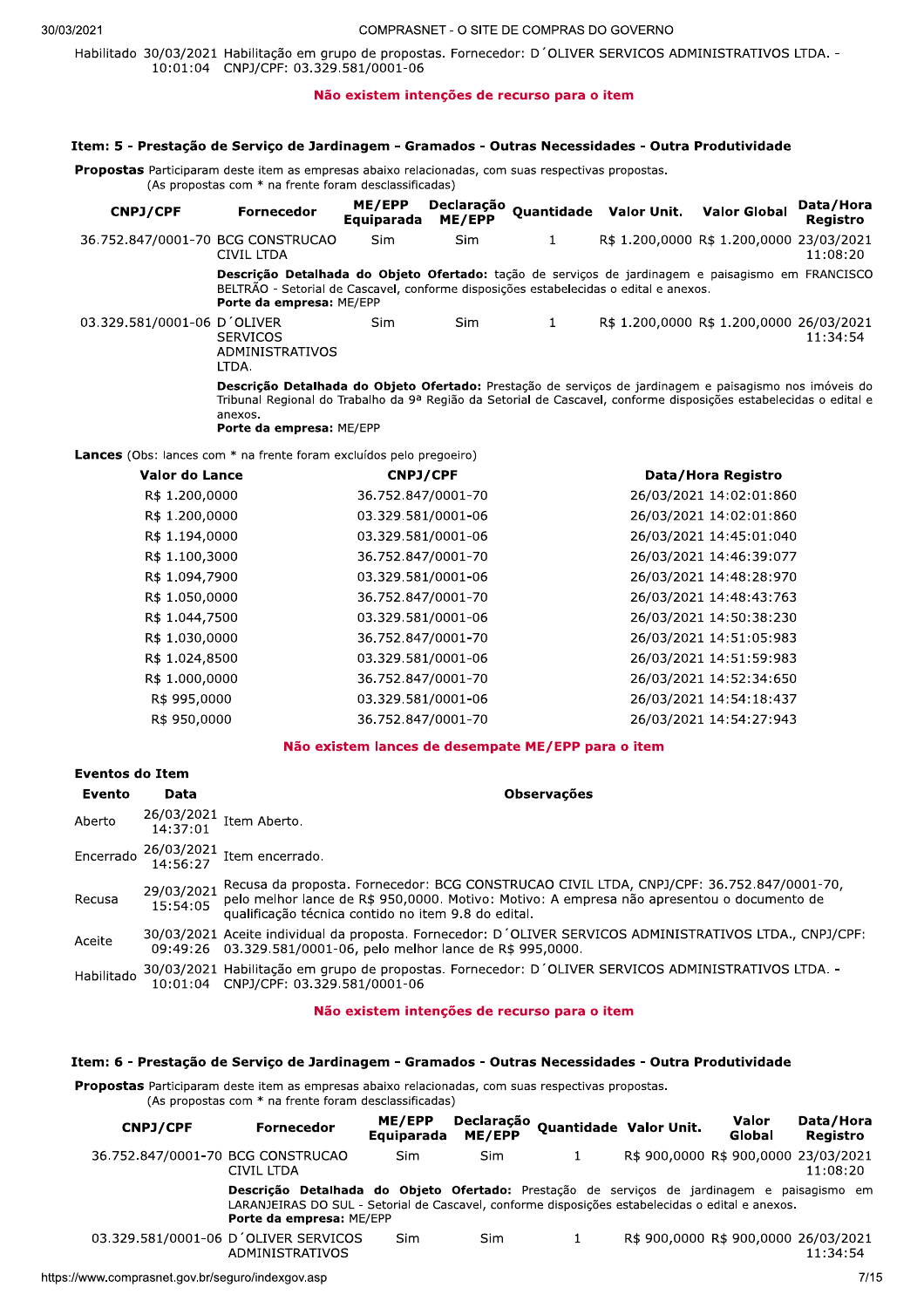# LTDA.

Descrição Detalhada do Objeto Ofertado: Prestação de serviços de jardinagem e paisagismo nos imóveis do Tribunal Regional do Trabalho da 9ª Região da Setorial de Cascavel, conforme disposições estabelecidas o edital e anexos.

#### Porte da empresa: ME/EPP

Lances (Obs: lances com \* na frente foram excluídos pelo pregoeiro)

| Valor do Lance | <b>CNPJ/CPF</b> | Data/Hora Registro                                                                                                                                                                                                                                                   |
|----------------|-----------------|----------------------------------------------------------------------------------------------------------------------------------------------------------------------------------------------------------------------------------------------------------------------|
| R\$ 900,0000   |                 | 26/03/2021 14:02:01:860                                                                                                                                                                                                                                              |
| R\$ 900,0000   |                 | 26/03/2021 14:02:01:860                                                                                                                                                                                                                                              |
| R\$ 895,5000   |                 | 26/03/2021 14:45:15:703                                                                                                                                                                                                                                              |
| R\$ 819,2000   |                 | 26/03/2021 14:46:12:367                                                                                                                                                                                                                                              |
| R\$ 815,1000   |                 | 26/03/2021 14:48:02:430                                                                                                                                                                                                                                              |
| R\$ 800,0000   |                 | 26/03/2021 14:48:09:197                                                                                                                                                                                                                                              |
| R\$ 796,0000   |                 | 26/03/2021 14:49:54:933                                                                                                                                                                                                                                              |
| R\$ 780,0000   |                 | 26/03/2021 14:50:04:693                                                                                                                                                                                                                                              |
| R\$ 776,1000   |                 | 26/03/2021 14:51:44:957                                                                                                                                                                                                                                              |
| R\$ 750,0000   |                 | 26/03/2021 14:52:40:473                                                                                                                                                                                                                                              |
| R\$ 746,2500   |                 | 26/03/2021 14:54:28:110                                                                                                                                                                                                                                              |
| R\$ 720,0000   |                 | 26/03/2021 14:54:33:787                                                                                                                                                                                                                                              |
|                |                 | 36.752.847/0001-70<br>03.329.581/0001-06<br>03.329.581/0001-06<br>36.752.847/0001-70<br>03.329.581/0001-06<br>36.752.847/0001-70<br>03.329.581/0001-06<br>36.752.847/0001-70<br>03.329.581/0001-06<br>36.752.847/0001-70<br>03.329.581/0001-06<br>36.752.847/0001-70 |

#### Não existem lances de desempate ME/EPP para o item

# Eventos do Item

| Evento     | Data       | <b>Observações</b>                                                                                                                                                                                                                                                |
|------------|------------|-------------------------------------------------------------------------------------------------------------------------------------------------------------------------------------------------------------------------------------------------------------------|
| Aberto     |            | $26/03/2021$ Item Aberto.<br>14:37:05                                                                                                                                                                                                                             |
|            |            | Encerrado $\frac{26/03/2021}{14:56:33}$ Item encerrado.                                                                                                                                                                                                           |
| Recusa     | 29/03/2021 | 29/03/2021 Recusa da proposta. Fornecedor: BCG CONSTRUCAO CIVIL LTDA, CNPJ/CPF: 36.752.847/0001-70,<br>15:54:19 pelo melhor lance de R\$ 720,0000. Motivo: Motivo: A empresa não apresentou o documento de<br>qualificação técnica contido no item 9.8 do edital. |
| Aceite     |            | 30/03/2021 Aceite individual da proposta. Fornecedor: D'OLIVER SERVICOS ADMINISTRATIVOS LTDA., CNPJ/CPF:<br>09:49:43 03.329.581/0001-06, pelo melhor lance de R\$ 746,2500.                                                                                       |
| Habilitado |            | 30/03/2021 Habilitação em grupo de propostas. Fornecedor: D'OLIVER SERVICOS ADMINISTRATIVOS LTDA. -<br>10:01:04 CNPJ/CPF: 03.329.581/0001-06                                                                                                                      |

#### Não existem intenções de recurso para o item

#### Item: 7 - Prestação de Serviço de Jardinagem - Gramados - Outras Necessidades - Outra Produtividade

Propostas Participaram deste item as empresas abaixo relacionadas, com suas respectivas propostas. (As propostas com \* na frente foram desclassificadas)

| <b>CNPJ/CPF</b>                                                            | <b>Fornecedor</b>                                                                                                                                                                                                                                                          | ME/EPP<br>Equiparada | Declaração<br>ME/EPP |   | Quantidade Valor Unit. | <b>Valor Global</b>                      | Data/Hora<br>Registro |
|----------------------------------------------------------------------------|----------------------------------------------------------------------------------------------------------------------------------------------------------------------------------------------------------------------------------------------------------------------------|----------------------|----------------------|---|------------------------|------------------------------------------|-----------------------|
| 36.752.847/0001-70 BCG CONSTRUCAO                                          | CIVIL LTDA                                                                                                                                                                                                                                                                 | Sim                  | Sim                  | 1 |                        | R\$ 1.224,0000 R\$ 1.224,0000 23/03/2021 | 11:08:20              |
|                                                                            | Descrição Detalhada do Objeto Ofertado: Prestação de serviços de jardinagem e paisagismo em MARECHAL<br>CANDIDO RONDON - Setorial de Cascavel, conforme disposições estabelecidas o edital e anexos.<br>Porte da empresa: ME/EPP                                           |                      |                      |   |                        |                                          |                       |
| 03.329.581/0001-06 D'OLIVER                                                | <b>SERVICOS</b><br>ADMINISTRATIVOS<br>LTDA.                                                                                                                                                                                                                                | <b>Sim</b>           | Sim                  | 1 |                        | R\$ 1.224,0000 R\$ 1.224,0000 26/03/2021 | 11:34:54              |
|                                                                            | Descrição Detalhada do Objeto Ofertado: Prestação de serviços de jardinagem e paisagismo nos imóveis do<br>Tribunal Regional do Trabalho da 9ª Região da Setorial de Cascavel, conforme disposições estabelecidas o edital e<br>anexos.<br><b>Porte da empresa: ME/EPP</b> |                      |                      |   |                        |                                          |                       |
| <b>Lances</b> (Obs: lances com * na frente foram excluídos pelo pregoeiro) |                                                                                                                                                                                                                                                                            |                      |                      |   |                        |                                          |                       |
| Valor do Lance                                                             |                                                                                                                                                                                                                                                                            | <b>CNPJ/CPF</b>      |                      |   |                        | Data/Hora Registro                       |                       |
| R\$ 1.224,0000                                                             |                                                                                                                                                                                                                                                                            | 36.752.847/0001-70   |                      |   |                        | 26/03/2021 14:02:01:860                  |                       |
| R\$ 1.224,0000                                                             |                                                                                                                                                                                                                                                                            | 03.329.581/0001-06   |                      |   |                        | 26/03/2021 14:02:01:860                  |                       |

R\$ 1.217,8800 36.752.847/0001-70 26/03/2021 14:45:21:640 R\$ 1.200,0000 36.752.847/0001-70 26/03/2021 14:49:05:950 R\$ 1.211,7900 03.329.581/0001-06 26/03/2021 14:49:56:637 R\$ 1.194,0000 03.329.581/0001-06 26/03/2021 14:51:41:473

| K\$ 1.200,0000                                    | 36.752.847/0001-70 | 26/03/2021 14:49:05:950 |     |
|---------------------------------------------------|--------------------|-------------------------|-----|
| R\$ 1.211,7900                                    | 03.329.581/0001-06 | 26/03/2021 14:49:56:637 |     |
| R\$ 1.194,0000                                    | 03.329.581/0001-06 | 26/03/2021 14:51:41:473 |     |
| R\$ 1.130,0000                                    | 36.752.847/0001-70 | 26/03/2021 14:52:48:183 |     |
| R\$ 1.124,3500                                    | 03.329.581/0001-06 | 26/03/2021 14:54:38:487 |     |
| https://www.comprasnet.gov.br/seguro/indexgov.asp |                    |                         | 8/1 |
|                                                   |                    |                         |     |
|                                                   |                    |                         |     |
|                                                   |                    |                         |     |
|                                                   |                    |                         |     |
|                                                   |                    |                         |     |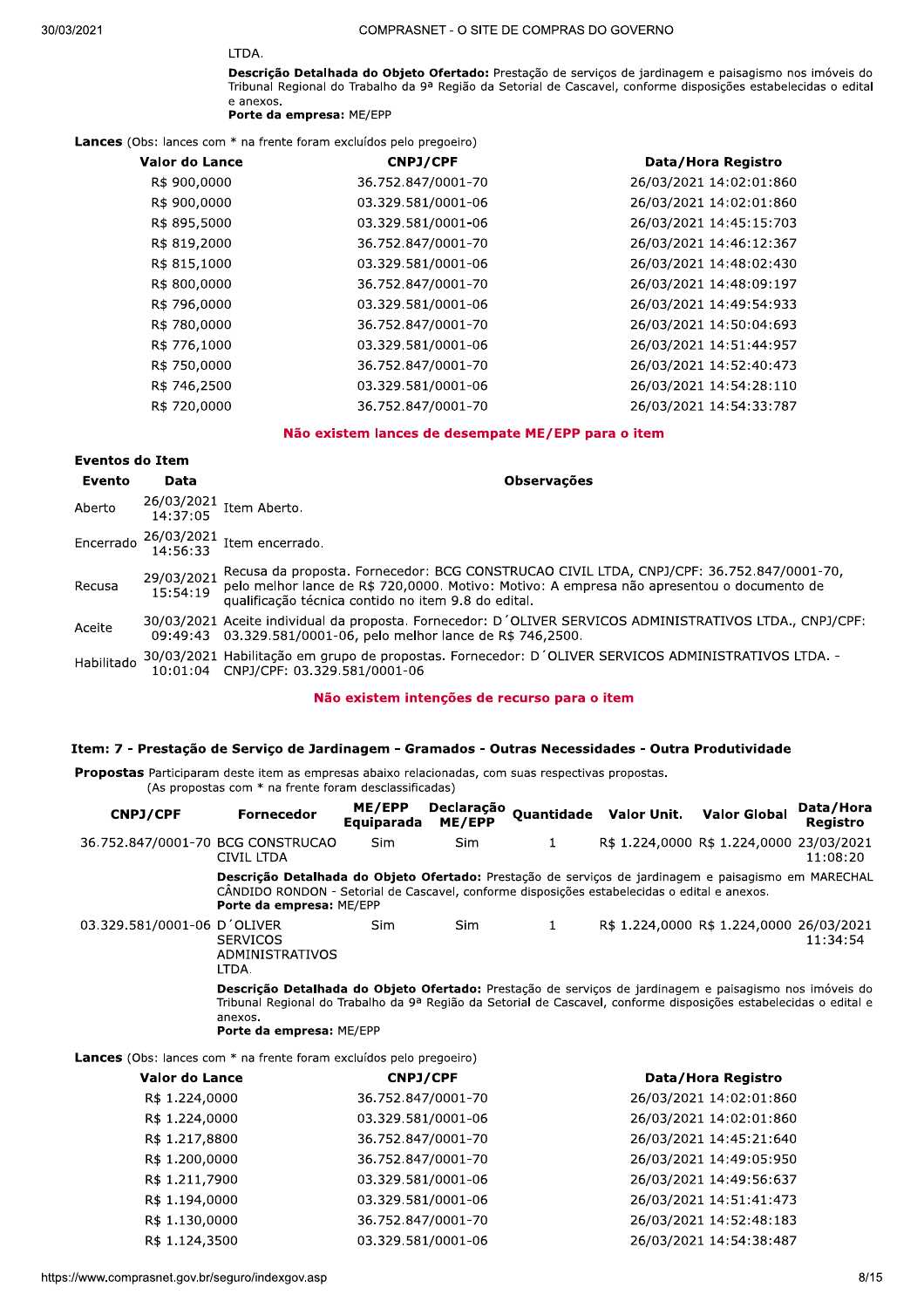ZUZT TARASHI - U SITE DE COMPRASSION GOVERNO

| R\$ 1.100,0000 | 36.752.847/0001-70 | 26/03/2021 14:54:56:467 |
|----------------|--------------------|-------------------------|
| R\$ 1.094,5000 | 03.329.581/0001-06 | 26/03/2021 14:55:49:397 |
| R\$ 1.000,0000 | 36.752.847/0001-70 | 26/03/2021 14:56:04:107 |
| R\$ 995,0000   | 03.329.581/0001-06 | 26/03/2021 14:57:34:170 |
| R\$ 950,0000   | 36.752.847/0001-70 | 26/03/2021 14:58:01:350 |
| R\$ 945,0000   | 03.329.581/0001-06 | 26/03/2021 14:59:37:567 |
| R\$ 915,0000   | 36.752.847/0001-70 | 26/03/2021 14:59:55:333 |
|                |                    |                         |

#### Não existem lances de desempate ME/EPP para o item

|            | Eventos do Item |                                                                                                                                                                                                                                                        |  |  |  |
|------------|-----------------|--------------------------------------------------------------------------------------------------------------------------------------------------------------------------------------------------------------------------------------------------------|--|--|--|
| Evento     | Data            | <b>Observações</b>                                                                                                                                                                                                                                     |  |  |  |
| Aberto     |                 | 26/03/2021 Item Aberto.<br>14:41:56                                                                                                                                                                                                                    |  |  |  |
|            |                 | Encerrado $\frac{26/03/2021}{15:01:55}$ Item encerrado.                                                                                                                                                                                                |  |  |  |
| Recusa     | 29/03/2021      | Recusa da proposta. Fornecedor: BCG CONSTRUCAO CIVIL LTDA, CNPJ/CPF: 36.752.847/0001-70,<br>15:54:27 pelo melhor lance de R\$ 915,0000. Motivo: Motivo: A empresa não apresentou o documento de<br>qualificação técnica contido no item 9.8 do edital. |  |  |  |
| Aceite     |                 | 30/03/2021 Aceite individual da proposta. Fornecedor: D'OLIVER SERVICOS ADMINISTRATIVOS LTDA., CNPJ/CPF:<br>09:49:57 03.329.581/0001-06, pelo melhor lance de R\$ 945,0000.                                                                            |  |  |  |
| Habilitado |                 | 30/03/2021 Habilitação em grupo de propostas. Fornecedor: D'OLIVER SERVICOS ADMINISTRATIVOS LTDA. -<br>10:01:04 CNPJ/CPF: 03.329.581/0001-06                                                                                                           |  |  |  |

#### Não existem intenções de recurso para o item

#### Item: 8 - Prestação de Serviço de Jardinagem - Gramados - Outras Necessidades - Outra Produtividade

Propostas Participaram deste item as empresas abaixo relacionadas, com suas respectivas propostas.

A an additional above herm as empressed assisted relations.<br>(As propostas com \* na frente foram desclassificadas)

| <b>CNPJ/CPF</b>                   | <b>Fornecedor</b>                                                                                                                                                                                                                                                          | ME/EPP<br>Equiparada | Declaração<br>ME/EPP |   | Quantidade Valor Unit. | <b>Valor Global</b>                      | Data/Hora<br>Registro |
|-----------------------------------|----------------------------------------------------------------------------------------------------------------------------------------------------------------------------------------------------------------------------------------------------------------------------|----------------------|----------------------|---|------------------------|------------------------------------------|-----------------------|
| 36.752.847/0001-70 BCG CONSTRUCAO | CIVIL LTDA                                                                                                                                                                                                                                                                 | Sim                  | <b>Sim</b>           | 1 |                        | R\$ 1.200,0000 R\$ 1.200,0000 23/03/2021 | 11:08:20              |
|                                   | Descrição Detalhada do Objeto Ofertado: Prestação de serviços de jardinagem e paisagismo em MEDIANEIRA<br>- Setorial de Cascavel, conforme disposições estabelecidas o edital e anexos.<br><b>Porte da empresa: ME/EPP</b>                                                 |                      |                      |   |                        |                                          |                       |
| 03.329.581/0001-06 D'OLIVER       | <b>SERVICOS</b><br>ADMINISTRATIVOS<br>LTDA.                                                                                                                                                                                                                                | <b>Sim</b>           | Sim                  | 1 |                        | R\$ 1.200,0000 R\$ 1.200,0000 26/03/2021 | 11:34:54              |
|                                   | Descrição Detalhada do Objeto Ofertado: Prestação de serviços de jardinagem e paisagismo nos imóveis do<br>Tribunal Regional do Trabalho da 9ª Região da Setorial de Cascavel, conforme disposições estabelecidas o edital e<br>anexos.<br><b>Porte da empresa: ME/EPP</b> |                      |                      |   |                        |                                          |                       |

**Lances** (Obs: lances com  $^*$  na frente foram excluídos pelo pregoeiro)

| Valor do Lance | <b>CNPJ/CPF</b>    | Data/Hora Registro      |
|----------------|--------------------|-------------------------|
| R\$ 1.200,0000 | 36.752.847/0001-70 | 26/03/2021 14:02:01:860 |
| R\$ 1.200,0000 | 03.329.581/0001-06 | 26/03/2021 14:02:01:860 |
| R\$ 1.194,0000 | 36.752.847/0001-70 | 26/03/2021 14:45:23:530 |
| R\$ 1.050,0000 | 36.752.847/0001-70 | 26/03/2021 14:49:26:693 |
| R\$ 1.188,0300 | 03.329.581/0001-06 | 26/03/2021 14:49:58:647 |
| R\$ 1.044,7500 | 03.329.581/0001-06 | 26/03/2021 14:51:42:800 |
| R\$ 1.000,0000 | 36.752.847/0001-70 | 26/03/2021 14:52:55:447 |
| R\$ 995,0000   | 03.329.581/0001-06 | 26/03/2021 14:54:48:603 |
| R\$ 990,0000   | 36.752.847/0001-70 | 26/03/2021 14:55:02:953 |
| R\$ 985,0500   | 03.329.581/0001-06 | 26/03/2021 14:56:49:967 |
| R\$ 950,0000   | 36.752.847/0001-70 | 26/03/2021 14:57:15:093 |
| R\$ 945,0000   | 03.329.581/0001-06 | 26/03/2021 14:58:31:590 |
| R\$ 940,0000   | 36.752.847/0001-70 | 26/03/2021 14:58:38:867 |

#### Não existem lances de desempate ME/EPP para o item

# Eventos do Item

Evento Data establecente de la construcción de la construcción de la construcción de la construcción de la con

**do Item<br>
Data**<br>
26/03/2021 Item Aberto.<br>
14:42:00 Item encerrado.<br>
15:00:38<br>
prasnet.gov.br/seguro/indexgov.asp<br>
9/19 Aberto  $\begin{array}{r} 26/03/2021 \\ 14:42:00 \end{array}$  Item Aberto.  $\frac{15:003}{26}$  Encerrado 26/03/2021 Item encerrado.

https://www.comprasnet.gov.br/seguro/in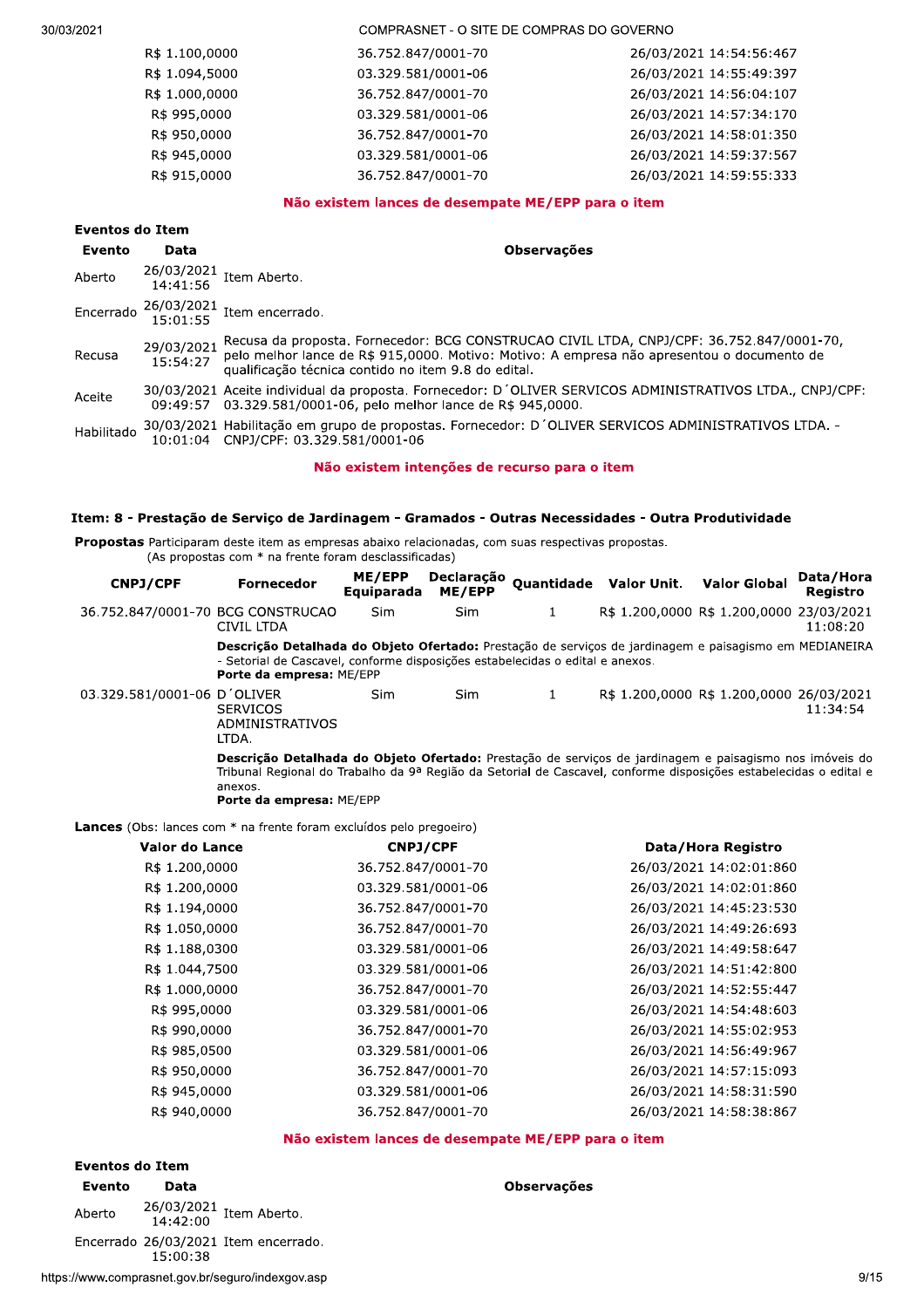ZUZT TARASHI - U SITE DE COMPRASSION GOVERNO

29/03/2021 Recusa da proposta. Fornecedor: BCG CONSTRUCAO CIVIL LTDA, CNPJ/CPF: 36.752.847/0001-70,<br>15:54:34 pelo melhor lance de R\$ 940,0000. Motivo: Motivo: A empresa não apresentou o documento de<br>qualificação técnica co Aceite 30/03/2021 Aceite individual da proposta. Fornecedor: D'OLIVER SERVICOS ADMINISTRATIVOS LTDA., CNPJ/CPF:<br>09:50:11 03.329.581/0001-06, pelo melhor lance de R\$ 945,0000. Habilitado 30/03/2021 Habilitação em grupo de propostas. Fornecedor: D'OLIVER SERVICOS ADMINISTRATIVOS LTDA. -<br>10:01:04 CNPJ/CPF: 03.329.581/0001-06

### Não existem intenções de recurso para o item

#### Item: 9 - Prestação de Serviço de Jardinagem - Gramados - Outras Necessidades - Outra Produtividade

Propostas Participaram deste item as empresas abaixo relacionadas, com suas respectivas propostas. (As propostas com  $*$  na frente foram desclassificadas)

| CNPJ/CPF                          | <b>Fornecedor</b>                                                                                                                                                                                                                      | ME/EPP<br>Equiparada | Declaração<br>ME/EPP |   | Quantidade Valor Unit.                   | <b>Valor Global</b> | Data/Hora<br>Reaistro |
|-----------------------------------|----------------------------------------------------------------------------------------------------------------------------------------------------------------------------------------------------------------------------------------|----------------------|----------------------|---|------------------------------------------|---------------------|-----------------------|
| 36.752.847/0001-70 BCG CONSTRUCAO | CIVIL LTDA                                                                                                                                                                                                                             | <b>Sim</b>           | <b>Sim</b>           | 1 | R\$ 3.480,0000 R\$ 3.480,0000 23/03/2021 |                     | 11:08:20              |
|                                   | <b>Descrição Detalhada do Objeto Ofertado:</b> Prestação de serviços de jardinagem e paisagismo em PALMAS -<br>Setorial de Cascavel, conforme disposições estabelecidas o edital e anexos.<br>Porte da empresa: ME/EPP                 |                      |                      |   |                                          |                     |                       |
| 03.329.581/0001-06 D OLIVER       | <b>SERVICOS</b><br>ADMINISTRATIVOS<br>LTDA.                                                                                                                                                                                            | Sim                  | Sim                  | 1 | R\$ 3.480,0000 R\$ 3.480,0000 26/03/2021 |                     | 11:34:54              |
|                                   | Descrição Detalhada do Objeto Ofertado: Prestação de serviços de jardinagem e paisagismo nos imóveis do<br>Tribunal Regional do Trabalho da 9ª Região da Setorial de Cascavel, conforme disposições estabelecidas o edital e<br>380YOC |                      |                      |   |                                          |                     |                       |

anexos.<br>-**Porte da empresa:** ME/EPP

Lances (Obs: lances com \* na frente foram excluídos pelo pregoeiro)

| <b>Valor do Lance</b> | CNPJ/CPF           | Data/Hora Registro      |
|-----------------------|--------------------|-------------------------|
| R\$ 3.480,0000        | 36.752.847/0001-70 | 26/03/2021 14:02:01:860 |
| R\$ 3.480,0000        | 03.329.581/0001-06 | 26/03/2021 14:02:01:860 |
| R\$ 3.400,0000        | 36.752.847/0001-70 | 26/03/2021 15:00:20:363 |
| R\$ 3.100,0000        | 03.329.581/0001-06 | 26/03/2021 15:01:02:293 |
| R\$ 3.050,0000        | 36.752.847/0001-70 | 26/03/2021 15:01:08:803 |
| R\$ 3.034,7500        | 03.329.581/0001-06 | 26/03/2021 15:07:12:293 |
| R\$ 3.000,0000        | 36.752.847/0001-70 | 26/03/2021 15:07:28:237 |
| R\$ 2.985,0000        | 03.329.581/0001-06 | 26/03/2021 15:07:55:227 |
| R\$ 2.950,0000        | 36.752.847/0001-70 | 26/03/2021 15:08:19:813 |
| R\$ 2.935,2500        | 03.329.581/0001-06 | 26/03/2021 15:08:54:450 |
| R\$ 2.900,0000        | 36.752.847/0001-70 | 26/03/2021 15:09:05:217 |
| R\$ 2.885,5000        | 03.329.581/0001-06 | 26/03/2021 15:10:59:150 |
| R\$ 2.860,0000        | 36.752.847/0001-70 | 26/03/2021 15:11:13:260 |
| R\$ 2.845,7000        | 03.329.581/0001-06 | 26/03/2021 15:13:08:950 |
| R\$ 2.810,0000        | 36.752.847/0001-70 | 26/03/2021 15:13:17:463 |
| R\$ 2.795,9500        | 03.329.581/0001-06 | 26/03/2021 15:15:11:383 |
| R\$ 2.745,0000        | 36.752.847/0001-70 | 26/03/2021 15:15:31:900 |
| R\$ 2.731,2700        | 03.329.581/0001-06 | 26/03/2021 15:17:27:570 |
| R\$ 2.700,0000        | 36.752.847/0001-70 | 26/03/2021 15:19:24:573 |
|                       |                    |                         |

#### Não existem lances de desempate ME/EPP para o item

| <b>Eventos do Item</b> |                        |                                                                                                                                                                                                                                                 |      |
|------------------------|------------------------|-------------------------------------------------------------------------------------------------------------------------------------------------------------------------------------------------------------------------------------------------|------|
| Evento                 | Data                   | <b>Observações</b>                                                                                                                                                                                                                              |      |
| Aberto                 | 26/03/2021<br>14:59:05 | Item Aberto.                                                                                                                                                                                                                                    |      |
| Encerrado              | 26/03/2021<br>15:21:24 | Item encerrado.                                                                                                                                                                                                                                 |      |
| Recusa                 | 29/03/2021<br>15:54:44 | Recusa da proposta. Fornecedor: BCG CONSTRUCAO CIVIL LTDA, CNPJ/CPF: 36.752.847/0001-70,<br>pelo melhor lance de R\$ 2.700,0000. Motivo: Motivo: A empresa não apresentou o documento de<br>qualificação técnica contido no item 9.8 do edital. |      |
| Aceite                 | 30/03/2021<br>09:50:43 | Aceite individual da proposta. Fornecedor: D'OLIVER SERVICOS ADMINISTRATIVOS LTDA., CNPJ/CPF:<br>03.329.581/0001-06, pelo melhor lance de R\$ 2.731,2700 e com valor negociado a R\$ 2.731,2600.<br>Motivo: Negociação.                         |      |
| Habilitado             |                        | 30/03/2021 Habilitação em grupo de propostas. Fornecedor: D'OLIVER SERVICOS ADMINISTRATIVOS LTDA. -<br>10:01:04 CNPJ/CPF: 03.329.581/0001-06                                                                                                    |      |
|                        |                        | Não existem intenções de recurso para o item                                                                                                                                                                                                    |      |
|                        |                        | ://www.comprasnet.gov.br/seguro/indexgov.asp                                                                                                                                                                                                    | 10/1 |
|                        |                        |                                                                                                                                                                                                                                                 |      |
|                        |                        |                                                                                                                                                                                                                                                 |      |
|                        |                        |                                                                                                                                                                                                                                                 |      |
|                        |                        |                                                                                                                                                                                                                                                 |      |

#### Não existem intenções de recurso para o item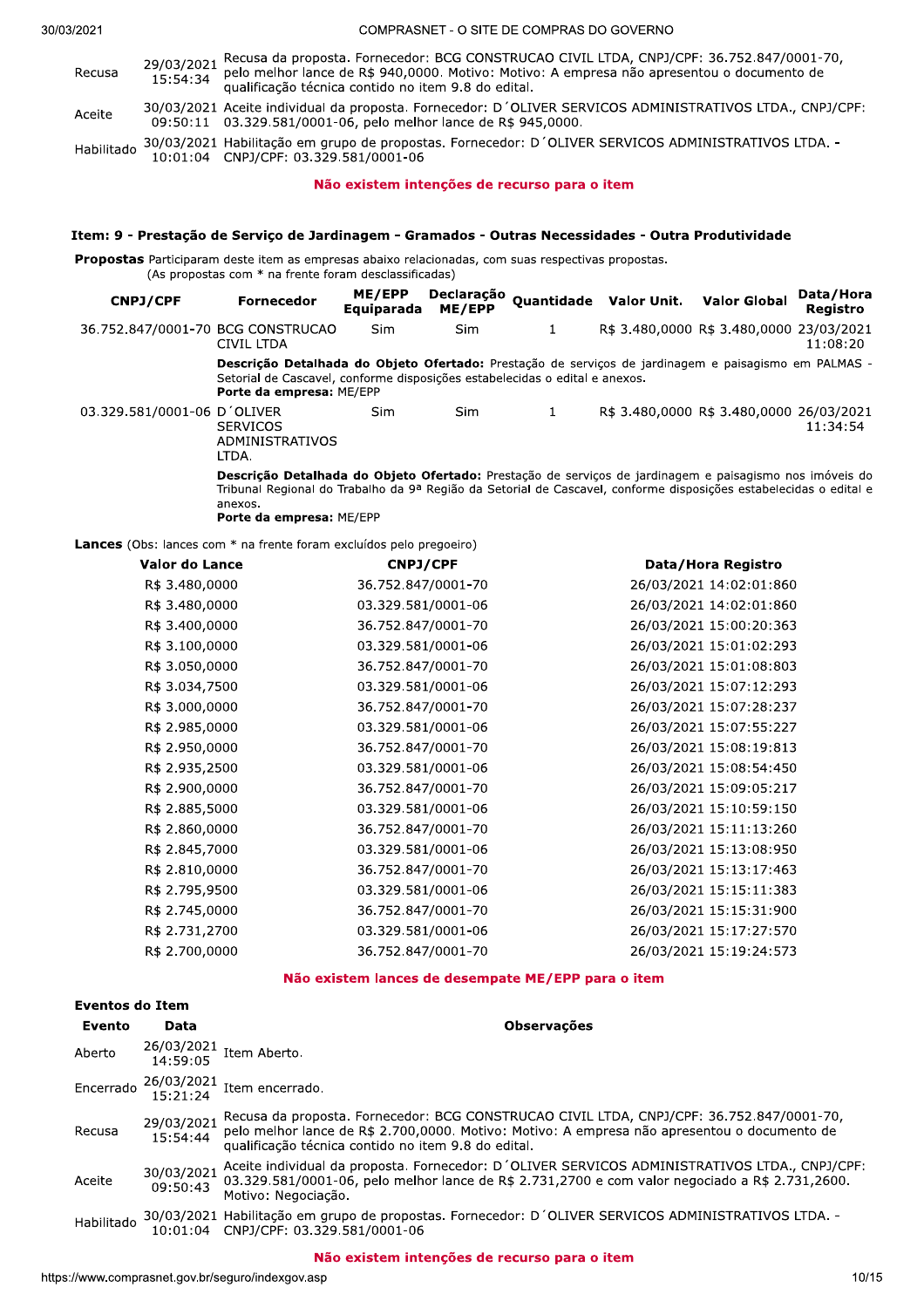#### Item: 10 - Prestação de Serviço de Jardinagem - Gramados - Outras Necessidades - Outra Produtividade

Propostas Participaram deste item as empresas abaixo relacionadas, com suas respectivas propostas. (As propostas com \* na frente foram desclassificadas)

| <b>CNPJ/CPF</b>                   | <b>Fornecedor</b>                                                                                                                                                                                                                                                          | ME/EPP<br>Equiparada | Declaração<br>ME/EPP |   | Quantidade Valor Unit.                   | <b>Valor Global</b> | Data/Hora<br><b>Registro</b> |
|-----------------------------------|----------------------------------------------------------------------------------------------------------------------------------------------------------------------------------------------------------------------------------------------------------------------------|----------------------|----------------------|---|------------------------------------------|---------------------|------------------------------|
| 36.752.847/0001-70 BCG CONSTRUCAO | CIVIL LTDA                                                                                                                                                                                                                                                                 | <b>Sim</b>           | <b>Sim</b>           |   | R\$ 1.700,0000 R\$ 1.700,0000 23/03/2021 |                     | 11:08:20                     |
|                                   | Descrição Detalhada do Objeto Ofertado: Prestação de serviços de jardinagem e paisagismo em PATO<br>BRANCO - Setorial de Cascavel, conforme disposições estabelecidas o edital e anexos.<br>Porte da empresa: ME/EPP                                                       |                      |                      |   |                                          |                     |                              |
| 03.329.581/0001-06 D'OLIVER       | <b>SERVICOS</b><br>ADMINISTRATIVOS<br>LTDA.                                                                                                                                                                                                                                | Sim                  | Sim                  | 1 | R\$ 1.700,0000 R\$ 1.700,0000 26/03/2021 |                     | 11:34:54                     |
|                                   | Descrição Detalhada do Objeto Ofertado: Prestação de serviços de jardinagem e paisagismo nos imóveis do<br>Tribunal Regional do Trabalho da 9ª Região da Setorial de Cascavel, conforme disposições estabelecidas o edital e<br>anexos.<br><b>Porte da empresa: ME/EPP</b> |                      |                      |   |                                          |                     |                              |

Lances (Obs: lances com \* na frente foram excluídos pelo pregoeiro)

| Valor do Lance | <b>CNPJ/CPF</b>    | Data/Hora Registro      |
|----------------|--------------------|-------------------------|
| R\$ 1.700,0000 | 36.752.847/0001-70 | 26/03/2021 14:02:01:860 |
| R\$ 1.700,0000 | 03.329.581/0001-06 | 26/03/2021 14:02:01:860 |
| R\$ 1.650,0000 | 36.752.847/0001-70 | 26/03/2021 15:00:26:657 |
| R\$ 1.500,0000 | 03.329.581/0001-06 | 26/03/2021 15:01:12:440 |
| R\$ 1.450,0000 | 36.752.847/0001-70 | 26/03/2021 15:01:21:553 |
| R\$ 1.442,7500 | 03.329.581/0001-06 | 26/03/2021 15:07:16:823 |
| R\$ 1.400,0000 | 36.752.847/0001-70 | 26/03/2021 15:07:36:270 |
| R\$ 1.393,0000 | 03.329.581/0001-06 | 26/03/2021 15:08:43:130 |
| R\$ 1.360,0000 | 36.752.847/0001-70 | 26/03/2021 15:08:50:937 |
| R\$ 1.353,2000 | 03.329.581/0001-06 | 26/03/2021 15:09:20:740 |
| R\$ 1.330,0000 | 36.752.847/0001-70 | 26/03/2021 15:09:56:143 |
| R\$ 1.323,3500 | 03.329.581/0001-06 | 26/03/2021 15:11:49:523 |
| R\$ 1.300,0000 | 36.752.847/0001-70 | 26/03/2021 15:12:04:700 |
| R\$ 1.293,5000 | 03.329.581/0001-06 | 26/03/2021 15:14:02:937 |
| R\$ 1.250,0000 | 36.752.847/0001-70 | 26/03/2021 15:15:24:120 |
| R\$ 1.243,7500 | 03.329.581/0001-06 | 26/03/2021 15:17:20:123 |

#### Não existem lances de desempate ME/EPP para o item

| Eventos do Item |      |                                                                                                                                                                                                                                              |
|-----------------|------|----------------------------------------------------------------------------------------------------------------------------------------------------------------------------------------------------------------------------------------------|
| Evento          | Data | <b>Observações</b>                                                                                                                                                                                                                           |
| Aberto          |      | 26/03/2021 Item Aberto.<br>14:59:10                                                                                                                                                                                                          |
|                 |      | Encerrado $\frac{26/03/2021}{15 \cdot 19 \cdot 20}$ Item encerrado.                                                                                                                                                                          |
| Aceite          |      | 30/03/2021 Aceite individual da proposta. Fornecedor: D'OLIVER SERVICOS ADMINISTRATIVOS LTDA., CNPJ/CPF:<br>09:51:22 Matter: 581/0001-06, pelo melhor lance de R\$ 1.243,7500 e com valor negociado a R\$ 1.243,7400.<br>Motivo: Negociação. |
| Habilitado      |      | 30/03/2021 Habilitação em grupo de propostas. Fornecedor: D'OLIVER SERVICOS ADMINISTRATIVOS LTDA. -<br>10:01:04 CNPJ/CPF: 03.329.581/0001-06                                                                                                 |

#### Não existem intenções de recurso para o item

#### Item: 11 - Prestação de Serviço de Jardinagem - Gramados - Outras Necessidades - Outra Produtividade

Propostas Participaram deste item as empresas abaixo relacionadas, com suas respectivas propostas. (As propostas com \* na frente foram desclassificadas)

| <b>CNPJ/CPF</b>                   | <b>Fornecedor</b>                                                                                                                                                                                               | ME/EPP<br>Equiparada | Declaração<br><b>ME/EPP</b> | Quantidade Valor Unit. Valor Global |                                          | Data/Hora<br>Reaistro |
|-----------------------------------|-----------------------------------------------------------------------------------------------------------------------------------------------------------------------------------------------------------------|----------------------|-----------------------------|-------------------------------------|------------------------------------------|-----------------------|
| 36.752.847/0001-70 BCG CONSTRUCAO | CIVIL LTDA                                                                                                                                                                                                      | Sim                  | Sim                         |                                     | R\$ 4.926,0000 R\$ 4.926,0000 23/03/2021 | 11:09:34              |
|                                   | Descrição Detalhada do Objeto Ofertado: Prestação de serviços de jardinagem e paisagismo em TOLEDO -<br>Setorial de Cascavel, conforme disposições estabelecidas o edital e anexos.<br>Porte da empresa: ME/EPP |                      |                             |                                     |                                          |                       |
| 03.329.581/0001-06 D'OLIVER       | <b>SERVICOS</b>                                                                                                                                                                                                 | Sim                  | Sim                         |                                     | R\$ 4.926,0000 R\$ 4.926,0000 26/03/2021 | 11:36:39              |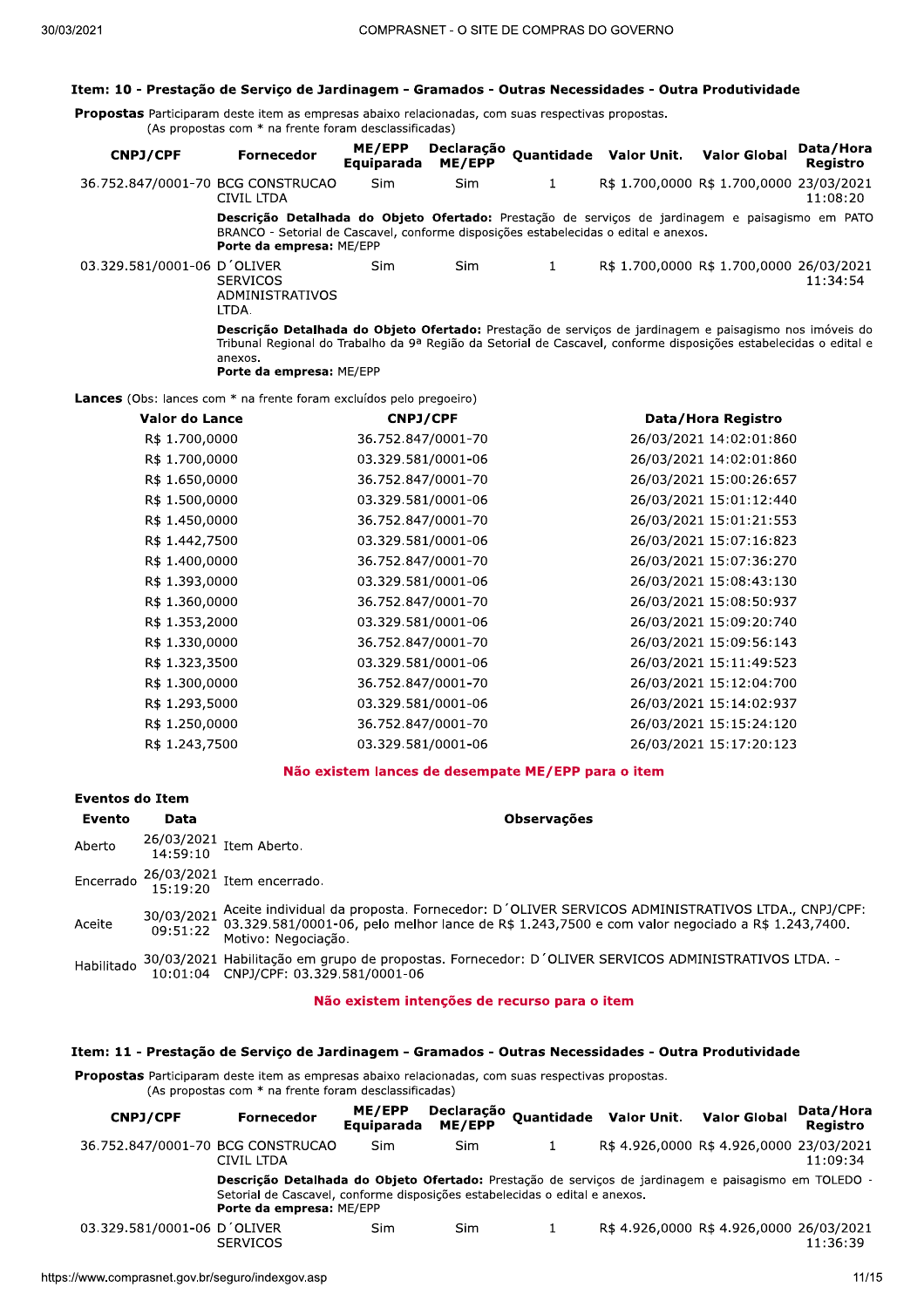#### ADMINISTRATIVOS LTDA.

**Descrição Detalhada do Objeto Ofertado:** Prestação de serviços de jardinagem e paisagismo nos imóveis do<br>Tribunal Regional do Trabalho da 9ª Região da Setorial de Cascavel, conforme disposições estabelecidas o edital e anexos.

Porte da empresa: ME/EPP

Lances (Obs: lances com \* na frente foram excluídos pelo pregoeiro)

| <b>Valor do Lance</b> | <b>CNPJ/CPF</b>    | Data/Hora Registro      |
|-----------------------|--------------------|-------------------------|
| R\$ 4.926,0000        | 36.752.847/0001-70 | 26/03/2021 14:02:01:860 |
| R\$ 4.926,0000        | 03.329.581/0001-06 | 26/03/2021 14:02:01:860 |
| R\$ 4.900,0000        | 36.752.847/0001-70 | 26/03/2021 15:00:36:013 |
| R\$ 4.300,0000        | 03.329.581/0001-06 | 26/03/2021 15:01:19:567 |
| R\$ 4.250,0000        | 36.752.847/0001-70 | 26/03/2021 15:01:28:590 |
| R\$ 4.228,7500        | 03.329.581/0001-06 | 26/03/2021 15:07:18:213 |
| R\$ 4.200,0000        | 36.752.847/0001-70 | 26/03/2021 15:07:43:927 |
| R\$ 4.179,0000        | 03.329.581/0001-06 | 26/03/2021 15:09:06:307 |
| R\$ 4.150,0000        | 36.752.847/0001-70 | 26/03/2021 15:09:14:663 |
| R\$ 4.129,2500        | 03.329.581/0001-06 | 26/03/2021 15:11:10:380 |
| R\$ 4.100,0000        | 36.752.847/0001-70 | 26/03/2021 15:11:43:557 |
| R\$ 4.079,5000        | 03.329.581/0001-06 | 26/03/2021 15:13:36:283 |
| R\$ 4.050,0000        | 36.752.847/0001-70 | 26/03/2021 15:13:45:333 |
| R\$ 4.029,7500        | 03.329.581/0001-06 | 26/03/2021 15:15:38:787 |
| R\$4.000,0000         | 36.752.847/0001-70 | 26/03/2021 15:15:49:303 |
| R\$ 3.980,0000        | 03.329.581/0001-06 | 26/03/2021 15:17:39:420 |
| R\$ 3.950,0000        | 36.752.847/0001-70 | 26/03/2021 15:17:48:277 |
| R\$ 3.930,2500        | 03.329.581/0001-06 | 26/03/2021 15:18:01:100 |
| R\$ 3.900,0000        | 36.752.847/0001-70 | 26/03/2021 15:18:31:047 |
| R\$ 3.880,5000        | 03.329.581/0001-06 | 26/03/2021 15:20:24:867 |
| R\$ 3.850,0000        | 36.752.847/0001-70 | 26/03/2021 15:20:32:247 |
| R\$ 3.830,7500        | 03.329.581/0001-06 | 26/03/2021 15:22:28:403 |
| R\$ 3.800,0000        | 36.752.847/0001-70 | 26/03/2021 15:22:36:347 |
| R\$ 3.781,0000        | 03.329.581/0001-06 | 26/03/2021 15:24:33:830 |
| R\$ 3.750,0000        | 36.752.847/0001-70 | 26/03/2021 15:24:47:327 |
| R\$ 3.731,2500        | 03.329.581/0001-06 | 26/03/2021 15:26:42:340 |
| R\$ 3.700,0000        | 36.752.847/0001-70 | 26/03/2021 15:26:55:020 |
| R\$ 3.681,5000        | 03.329.581/0001-06 | 26/03/2021 15:27:20:317 |
| R\$ 3.640,0000        | 36.752.847/0001-70 | 26/03/2021 15:27:32:040 |

# Não existem lances de desempate ME/EPP para o item

# **Eventos do Item**

| Evento     | Data       | <b>Observações</b>                                                                                                                                                                                                                                       |
|------------|------------|----------------------------------------------------------------------------------------------------------------------------------------------------------------------------------------------------------------------------------------------------------|
| Aberto     |            | $26/03/2021$ Item Aberto.<br>14:59:14                                                                                                                                                                                                                    |
|            |            | Encerrado $\frac{26/03/2021}{15:29:32}$ Item encerrado.                                                                                                                                                                                                  |
| Recusa     | 29/03/2021 | Recusa da proposta. Fornecedor: BCG CONSTRUCAO CIVIL LTDA, CNPJ/CPF: 36.752.847/0001-70,<br>15:54:51 pelo melhor lance de R\$ 3.640,0000. Motivo: Motivo: A empresa não apresentou o documento de<br>qualificação técnica contido no item 9.8 do edital. |
| Aceite     |            | 30/03/2021 Aceite individual da proposta. Fornecedor: D'OLIVER SERVICOS ADMINISTRATIVOS LTDA., CNPJ/CPF:<br>09:51:41 03.329.581/0001-06, pelo melhor lance de R\$ 3.681,5000.                                                                            |
| Habilitado |            | 30/03/2021 Habilitação em grupo de propostas. Fornecedor: D'OLIVER SERVICOS ADMINISTRATIVOS LTDA. -<br>10:01:04 CNPJ/CPF: 03.329.581/0001-06                                                                                                             |

#### Não existem intenções de recurso para o item

#### **Troca de Mensagens**

|           | Data                   | Mensagem                                                                                                                                                                                                                              |
|-----------|------------------------|---------------------------------------------------------------------------------------------------------------------------------------------------------------------------------------------------------------------------------------|
| Pregoeiro | 26/03/2021<br>14:02:33 | Boa tarde. Estamos iniciando os trabalhos relativos ao Pregão 4/2021.                                                                                                                                                                 |
| Pregoeiro | 26/03/2021<br>14:02:45 | A comunicação com os licitantes, datas e horários de agendamento das próximas<br>sessões e demais avisos do sistema Comprasnet serão encaminhados via CHAT,<br>portanto todas as mensagens inseridas no sistema devem ser observadas. |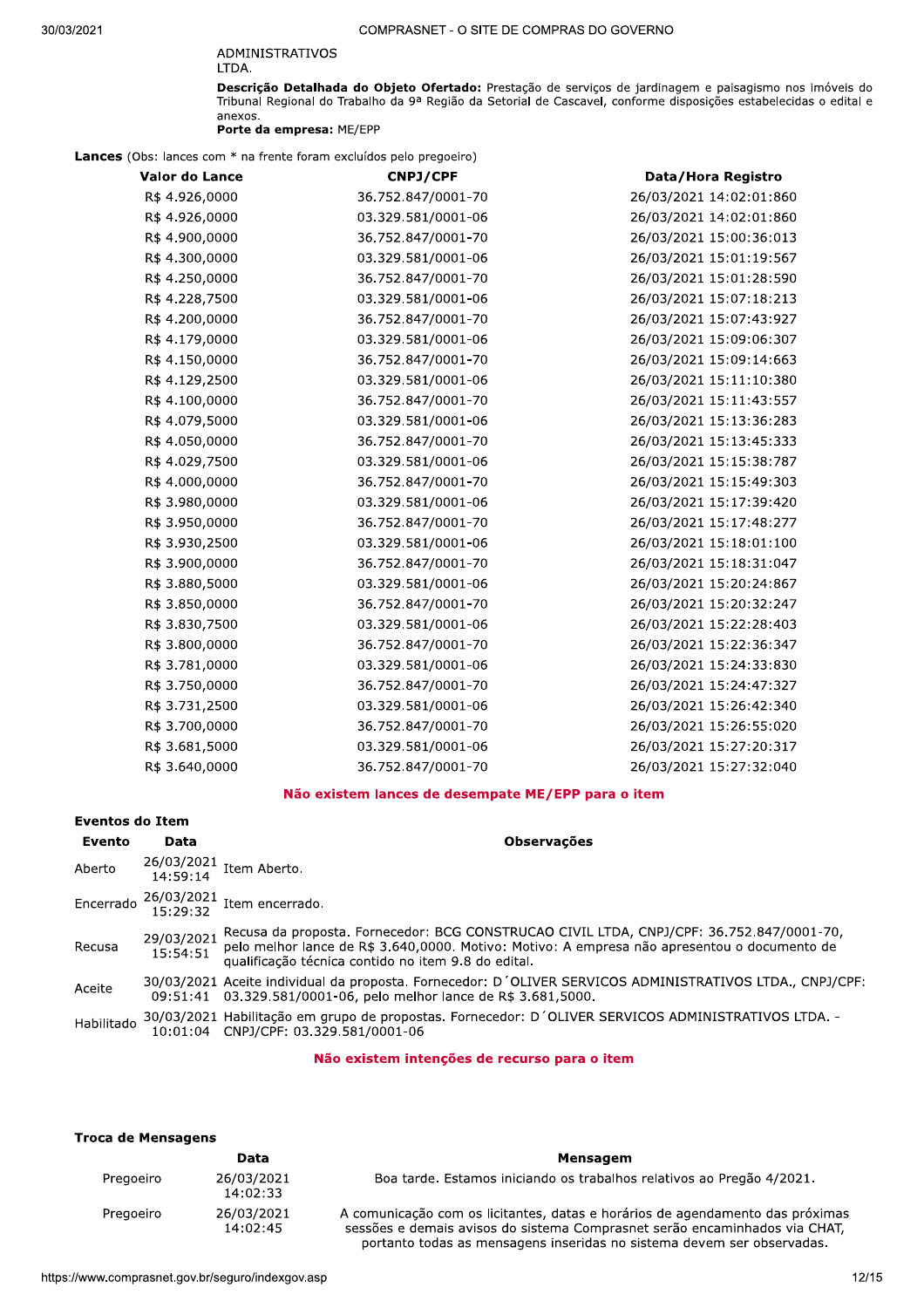|  | COMPRASNET - O SITE DE COMPRAS DO GOVERNO |  |
|--|-------------------------------------------|--|

| Pregoeiro | 26/03/2021<br>14:02:50 | Todos os senhores firmaram termo de que conhecem as disposições contidas no edital.<br>Sabem, por consequência, que declarar que possuem condições de participação sem tê-<br>las pode acarretar sanção administrativa. Por esse motivo, solicito que encarem o<br>processo licitatório com seriedade. |
|-----------|------------------------|--------------------------------------------------------------------------------------------------------------------------------------------------------------------------------------------------------------------------------------------------------------------------------------------------------|
| Pregoeiro | 26/03/2021<br>14:02:55 | O sistema permanecera ativo para recepção de lances, mesmo que, temporariamente, o<br>Pregoeiro saia da sala de disputa. Somente será suspenso caso a ausência do pregoeiro<br>seja superior a dez minutos.                                                                                            |
| Pregoeiro | 26/03/2021<br>14:03:00 | No tópico "Sanções Administrativas" do Edital estão descritas as principais práticas que<br>prejudicam o andamento da licitação e as respectivas punições. Solicito especial atenção<br>para que não incorram nessas hipóteses sob pena de sanção.                                                     |
| Pregoeiro | 26/03/2021<br>14:03:08 | Cada licitante pode melhorar sua própria oferta, sem que necessariamente essa seja<br>menor que a cadastrada para o item. O sistema registrara a oferta para ordenamento<br>das propostas. Se houver desclassificações de licitantes, serão chamadas as seguintes<br>na ordem final de classificação.  |
| Pregoeiro | 26/03/2021<br>14:03:55 | O item 1 foi aberto. Solicitamos o envio de lances.                                                                                                                                                                                                                                                    |
| Sistema   | 26/03/2021<br>14:03:55 | Srs. Fornecedores, algumas propostas do item 1 estão empatadas. Solicitamos o envio<br>de lances.                                                                                                                                                                                                      |
| Pregoeiro | 26/03/2021<br>14:04:00 | O item 2 foi aberto. Solicitamos o envio de lances.                                                                                                                                                                                                                                                    |
| Sistema   | 26/03/2021<br>14:04:00 | Srs. Fornecedores, algumas propostas do item 2 estão empatadas. Solicitamos o envio<br>de lances.                                                                                                                                                                                                      |
| Sistema   | 26/03/2021<br>14:22:14 | O item 1 está encerrado.                                                                                                                                                                                                                                                                               |
| Pregoeiro | 26/03/2021<br>14:23:10 | O item 3 foi aberto. Solicitamos o envio de lances.                                                                                                                                                                                                                                                    |
| Sistema   | 26/03/2021<br>14:23:10 | Srs. Fornecedores, algumas propostas do item 3 estão empatadas. Solicitamos o envio<br>de lances.                                                                                                                                                                                                      |
| Pregoeiro | 26/03/2021<br>14:23:14 | O item 4 foi aberto. Solicitamos o envio de lances.                                                                                                                                                                                                                                                    |
| Sistema   | 26/03/2021<br>14:23:14 | Srs. Fornecedores, algumas propostas do item 4 estão empatadas. Solicitamos o envio<br>de lances.                                                                                                                                                                                                      |
| Sistema   | 26/03/2021<br>14:26:06 | O item 2 está encerrado.                                                                                                                                                                                                                                                                               |
| Pregoeiro | 26/03/2021<br>14:37:01 | O item 5 foi aberto. Solicitamos o envio de lances.                                                                                                                                                                                                                                                    |
| Sistema   | 26/03/2021<br>14:37:01 | Srs. Fornecedores, algumas propostas do item 5 estão empatadas. Solicitamos o envio<br>de lances.                                                                                                                                                                                                      |
| Pregoeiro | 26/03/2021<br>14:37:05 | O item 6 foi aberto. Solicitamos o envio de lances.                                                                                                                                                                                                                                                    |
| Sistema   | 26/03/2021<br>14:37:05 | Srs. Fornecedores, algumas propostas do item 6 estão empatadas. Solicitamos o envio<br>de lances.                                                                                                                                                                                                      |
| Pregoeiro | 26/03/2021<br>14:41:56 | O item 7 foi aberto. Solicitamos o envio de lances.                                                                                                                                                                                                                                                    |
| Sistema   | 26/03/2021<br>14:41:56 | Srs. Fornecedores, algumas propostas do item 7 estão empatadas. Solicitamos o envio<br>de lances.                                                                                                                                                                                                      |
| Pregoeiro | 26/03/2021<br>14:42:00 | O item 8 foi aberto. Solicitamos o envio de lances.                                                                                                                                                                                                                                                    |
| Sistema   | 26/03/2021<br>14:42:00 | Srs. Fornecedores, algumas propostas do item 8 estão empatadas. Solicitamos o envio<br>de lances.                                                                                                                                                                                                      |
| Sistema   | 26/03/2021<br>14:56:27 | O item 5 está encerrado.                                                                                                                                                                                                                                                                               |
| Sistema   | 26/03/2021<br>14:56:33 | O item 6 está encerrado.                                                                                                                                                                                                                                                                               |
| Pregoeiro | 26/03/2021<br>14:59:05 | O item 9 foi aberto. Solicitamos o envio de lances.                                                                                                                                                                                                                                                    |
| Sistema   | 26/03/2021<br>14:59:05 | Srs. Fornecedores, algumas propostas do item 9 estão empatadas. Solicitamos o envio<br>de lances.                                                                                                                                                                                                      |
| Pregoeiro | 26/03/2021<br>14:59:10 | O item 10 foi aberto. Solicitamos o envio de lances.                                                                                                                                                                                                                                                   |
| Sistema   | 26/03/2021<br>14:59:10 | Srs. Fornecedores, algumas propostas do item 10 estão empatadas. Solicitamos o envio<br>de lances.                                                                                                                                                                                                     |
| Pregoeiro | 26/03/2021<br>14:59:14 | O item 11 foi aberto. Solicitamos o envio de lances.                                                                                                                                                                                                                                                   |
| Sistema   | 26/03/2021<br>14:59:14 | Srs. Fornecedores, algumas propostas do item 11 estão empatadas. Solicitamos o envio<br>de lances.                                                                                                                                                                                                     |
| Sistema   | 26/03/2021<br>15:00:38 | O item 8 está encerrado.                                                                                                                                                                                                                                                                               |
| Sistema   | 26/03/2021<br>15:01:55 | O item 7 está encerrado.                                                                                                                                                                                                                                                                               |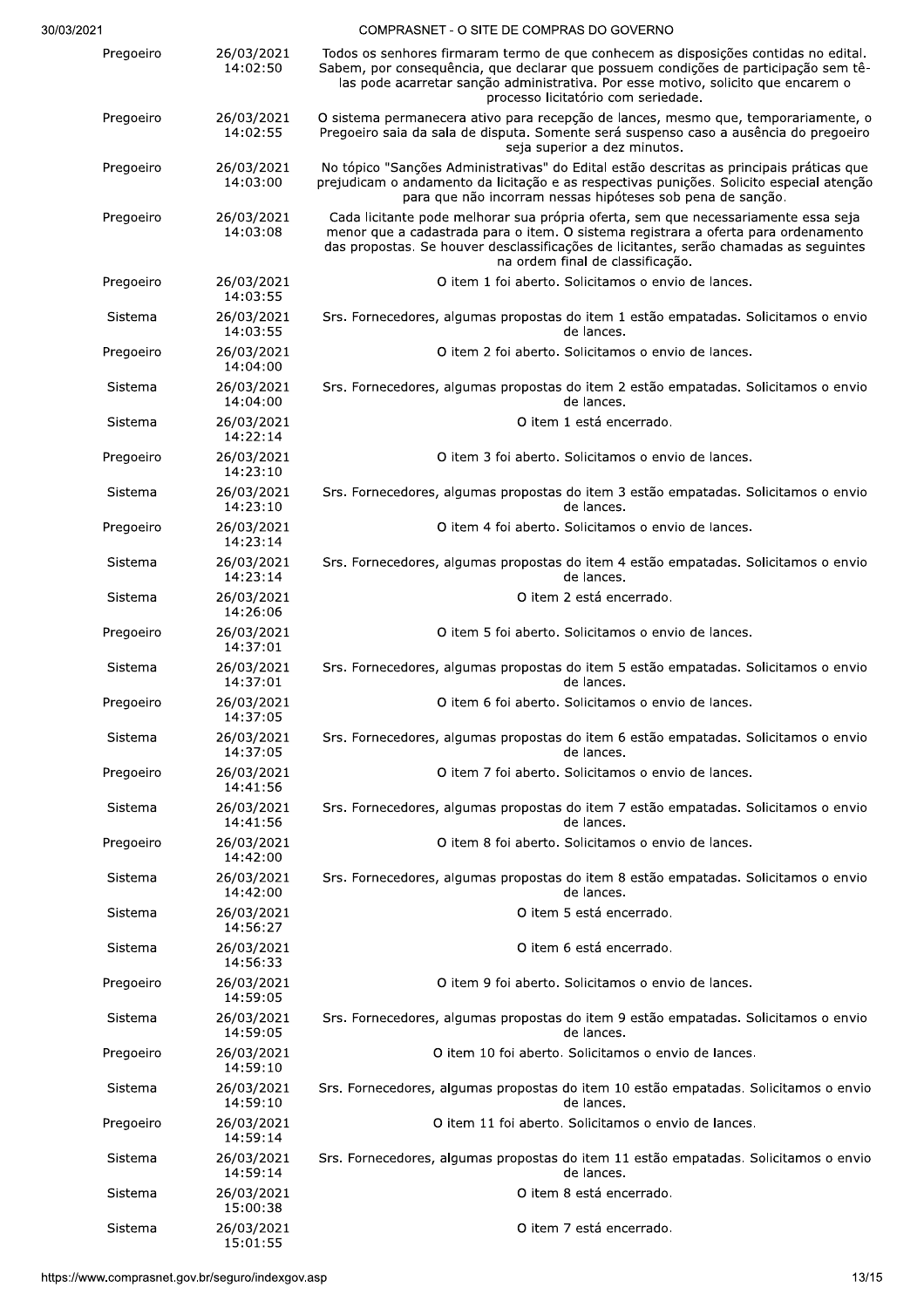| 13/2021                                       |                        | COMPRASNET - O SITE DE COMPRAS DO GOVERNO                                                                                                                                                                                      |      |
|-----------------------------------------------|------------------------|--------------------------------------------------------------------------------------------------------------------------------------------------------------------------------------------------------------------------------|------|
| Sistema                                       | 26/03/2021<br>15:02:10 | O item 4 está encerrado.                                                                                                                                                                                                       |      |
| Sistema                                       | 26/03/2021<br>15:02:45 | O item 3 está encerrado.                                                                                                                                                                                                       |      |
| Sistema                                       | 26/03/2021<br>15:19:20 | O item 10 está encerrado.                                                                                                                                                                                                      |      |
| Sistema                                       | 26/03/2021<br>15:21:24 | O item 9 está encerrado.                                                                                                                                                                                                       |      |
| Sistema                                       | 26/03/2021<br>15:29:32 | O item 11 está encerrado.                                                                                                                                                                                                      |      |
| Sistema                                       | 26/03/2021<br>15:29:32 | Todos os itens estão encerrados. Será iniciada a etapa de Julgamento de Propostas.<br>Favor acompanhar através da funcionalidade "Acompanhar<br>julgamento/habilitação/admissibilidade".                                       |      |
| Pregoeiro                                     | 26/03/2021<br>15:35:20 | Para D'OLIVER SERVICOS ADMINISTRATIVOS LTDA. - Prezado licitante, é possível<br>reduzir o valor de algum dos itens arrematados ?                                                                                               |      |
| 03.329.581/0001-<br>06                        | 26/03/2021<br>15:37:01 | Boa tarde, Sr. Pregoeiro. Infelizmente, em todos os itens, chegamos no maximo de<br>desconto que podemos ofertar sem prejudicar o andamento do serviço.                                                                        |      |
| Pregoeiro                                     | 26/03/2021<br>15:37:48 | Para D'OLIVER SERVICOS ADMINISTRATIVOS LTDA. - Obrigado pela resposta.                                                                                                                                                         |      |
| Pregoeiro                                     | 26/03/2021<br>15:38:39 | Para D'OLIVER SERVICOS ADMINISTRATIVOS LTDA. - Solicito o envio das propostas<br>ajustadas aos valores dos lances no prazo de 2 horas. Pode anexar um único arquivo no<br>item 1.                                              |      |
| Sistema                                       | 26/03/2021<br>15:38:46 | Senhor fornecedor D'OLIVER SERVICOS ADMINISTRATIVOS LTDA., CNPJ/CPF:<br>03.329.581/0001-06, solicito o envio do anexo referente ao ítem 1.                                                                                     |      |
| Pregoeiro                                     | 26/03/2021<br>15:38:59 | Para BCG CONSTRUCAO CIVIL LTDA - Prezado licitante, é possível reduzir o valor de<br>algum dos itens arrematados ?                                                                                                             |      |
| 36.752.847/0001-<br>70                        | 26/03/2021<br>15:40:00 | Boa tarde, infelizmente não conseguiremos reduzir os valores.                                                                                                                                                                  |      |
| Pregoeiro                                     | 26/03/2021<br>15:40:55 | Para BCG CONSTRUCAO CIVIL LTDA - Obrigado pela resposta.                                                                                                                                                                       |      |
| Pregoeiro                                     | 26/03/2021<br>15:41:14 | Para BCG CONSTRUCAO CIVIL LTDA - Solicito o envio das propostas ajustadas aos<br>valores dos lances no prazo de 2 horas. Pode anexar um único arquivo no item 3.                                                               |      |
| Sistema                                       | 26/03/2021<br>15:41:22 | Senhor fornecedor BCG CONSTRUCAO CIVIL LTDA, CNPJ/CPF: 36.752.847/0001-70,<br>solicito o envio do anexo referente ao ítem 3.                                                                                                   |      |
| Pregoeiro                                     | 26/03/2021<br>15:43:24 | A sessão será suspensa, retorno agendado para o dia 29/3/2021 às 16 horas.                                                                                                                                                     |      |
| Sistema                                       | 26/03/2021<br>17:14:51 | Senhor Pregoeiro, o fornecedor BCG CONSTRUCAO CIVIL LTDA, CNPJ/CPF:<br>36.752.847/0001-70, enviou o anexo para o ítem 3.                                                                                                       |      |
| Sistema                                       | 26/03/2021<br>17:17:11 | Senhor Pregoeiro, o fornecedor D'OLIVER SERVICOS ADMINISTRATIVOS LTDA.,<br>CNPJ/CPF: 03.329.581/0001-06, enviou o anexo para o ítem 1.                                                                                         |      |
| Pregoeiro                                     | 29/03/2021<br>15:53:24 | Desclassifico a empresa BCG CONSTRUCAO CIVIL LTDA. Motivo: A empresa não<br>apresentou o documento de qualificação técnica contido no item 9.8 do edital.                                                                      |      |
| Pregoeiro                                     | 29/03/2021<br>15:56:44 | Para D'OLIVER SERVICOS ADMINISTRATIVOS LTDA. - Prezado licitante, consulto sobre<br>a possibilidade de redução do valor ofertado para os itens 3 a 9 e 11.                                                                     |      |
| 03.329.581/0001-<br>06                        | 29/03/2021<br>16:01:55 | Senhor Pregoeiro, infelizmente não será redução nos preços ofertados.                                                                                                                                                          |      |
| Pregoeiro                                     | 29/03/2021<br>16:04:45 | Para D'OLIVER SERVICOS ADMINISTRATIVOS LTDA. - Obrigado pela resposta.                                                                                                                                                         |      |
| Pregoeiro                                     | 29/03/2021<br>16:05:02 | Para D'OLIVER SERVICOS ADMINISTRATIVOS LTDA. - Solicito o envio das propostas<br>ajustadas aos valores dos lances no prazo de 2 horas. Pode anexar um único arquivo no<br>item 3.                                              |      |
| Sistema                                       | 29/03/2021<br>16:05:07 | Senhor fornecedor D'OLIVER SERVICOS ADMINISTRATIVOS LTDA., CNPJ/CPF:<br>03.329.581/0001-06, solicito o envio do anexo referente ao ítem 3.                                                                                     |      |
| Pregoeiro                                     | 29/03/2021<br>16:05:24 | A sessão será retomada amanhã às 10 horas.                                                                                                                                                                                     |      |
| Sistema                                       | 29/03/2021<br>16:21:10 | Senhor Pregoeiro, o fornecedor D'OLIVER SERVICOS ADMINISTRATIVOS LTDA.,<br>CNPJ/CPF: 03.329.581/0001-06, enviou o anexo para o ítem 3.                                                                                         |      |
| Pregoeiro                                     | 30/03/2021<br>09:59:53 | Bom dia                                                                                                                                                                                                                        |      |
| Pregoeiro                                     | 30/03/2021<br>10:00:51 | Informo que os documentos de habilitação da empresa D'OLIVER foram analisados e<br>concluiu-se que atendem aos requisitos do edital. Será feita habilitação da empresa e<br>aberto prazo para registro de intenção de recurso. |      |
| Sistema                                       | 30/03/2021<br>10:01:04 | Srs. Fornecedores, está aberto o prazo para registro de intenção de recursos para os<br>itens/grupos na situação de 'aceito e habilitado' ou 'cancelado no julgamento'.                                                        |      |
| Pregoeiro                                     | 30/03/2021<br>10:01:16 | Foi informado o prazo final para registro de intenção de recursos: 30/03/2021 às<br>10:45:00.                                                                                                                                  |      |
| Eventos do Pregão                             |                        |                                                                                                                                                                                                                                |      |
| s://www.comprasnet.gov.br/seguro/indexgov.asp |                        |                                                                                                                                                                                                                                | 14/1 |
|                                               |                        |                                                                                                                                                                                                                                |      |
|                                               |                        |                                                                                                                                                                                                                                |      |
|                                               |                        |                                                                                                                                                                                                                                |      |